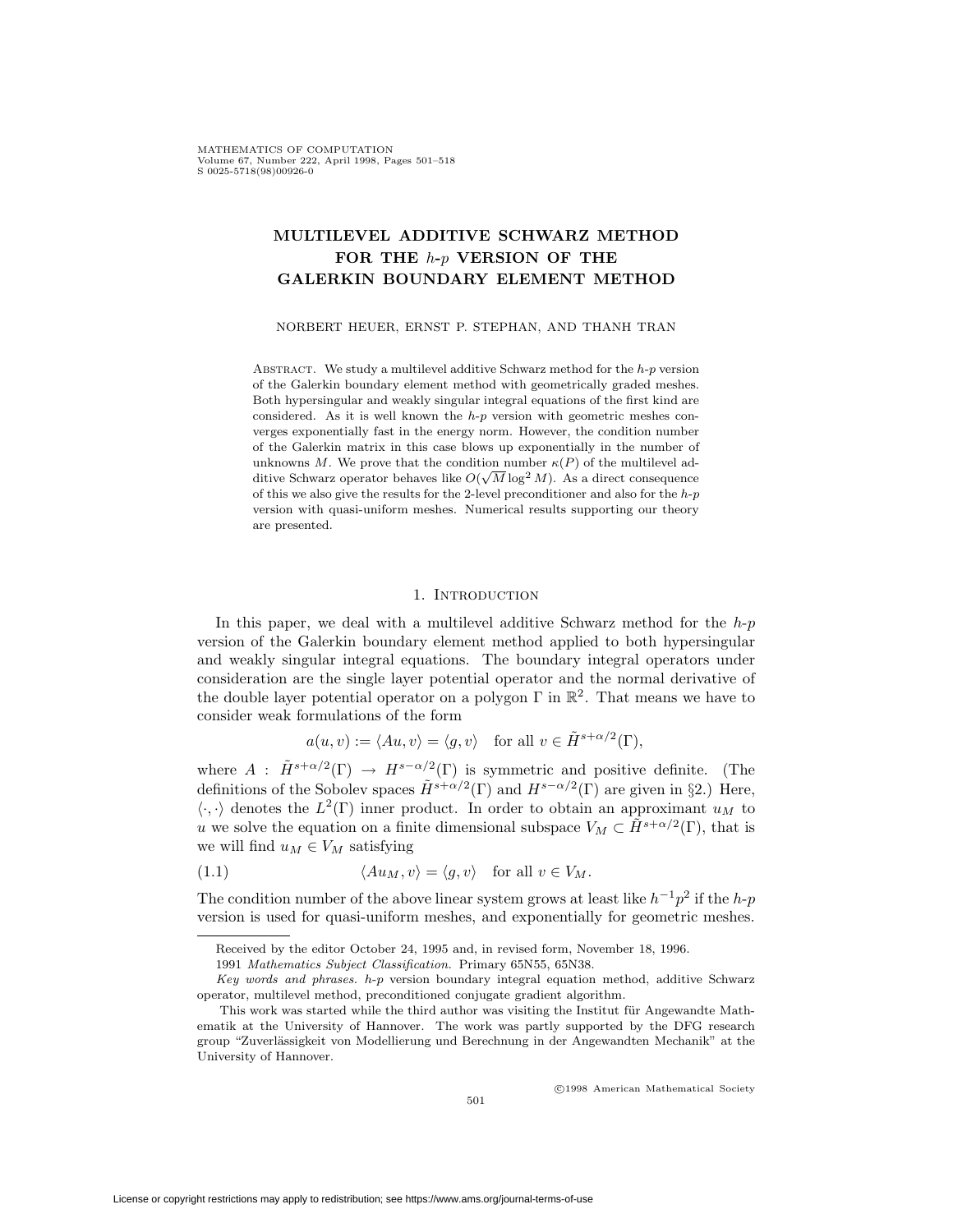Here *h* is the mesh size and *p* is the degree of the splines used in the Galerkin scheme. In order to use the conjugate gradient algorithm to solve the system efficiently we need a preconditioner. We shall study in this paper additive Schwarz methods as preconditioners for the above system.

Additive Schwarz methods were originally designed for finite element discretizations of differential equations (see e.g. [1], [2], [6], [5], [10], [18], [21], [29], [30]). The applicability of the method with overlapping domains was recently investigated in [13] for the *h* version of the boundary element method. Non-overlapping 2-level and multilevel methods (also for the *h* version) were considered in [26]. For the *p* version corresponding first results (of the 2-level method) for weakly singular integral operators were presented in [15]. A thorough investigation of the method was discussed in [24] for both hypersingular and weakly singular operators. The results in [26], [24] can be summarized as follows. For the *h* version the 2-level and multilevel additive Schwarz methods yield preconditioned systems which have bounded condition numbers. For the *p* version considered in [24] the condition number is proved to behave like  $(1 + \log p)^2$ .

In this paper we prove the efficiency of the 2-level and multilevel methods for the *h*-*p* version, with both quasi-uniform and geometric meshes. Our main results concern the multilevel additive Schwarz method for the *h*-*p* version with geometric meshes, cf. Theorems 3.1 and 4.1. More precisely, we will prove that when the 2-level and multilevel methods are used with quasi-uniform meshes, the condition number of the resulting system behaves like  $(1 + \log p)^2$  and  $p(1 + \log p)^2$ , respectively. When the above two methods are used with geometric meshes, the improvement is even more. Instead of an exponential increase in the condition number, we will is even more. Instead of an exponential increase in the condition number, we will<br>have the behavior  $\log^2 M$  and  $\sqrt{M} \log^2 M$  for the 2-level and multilevel methods, respectively. Here *M* is the number of unknowns of the system. We note here that even though the condition number of the multilevel method increases faster than that of the 2-level method, which may lead to a bigger number of iterations to solve the linear system, the implementation of the multilevel method is recommended since for each iteration it is actually the diagonal preconditioner, and is therefore cheaper for each iteration.

The paper is organized as follows. In *§*2 we describe the three versions of the boundary element method for the hypersingular and weakly singular integral equations and give the general setting of the additive Schwarz method. Section 3 gives the analysis of the multilevel additive Schwarz method for the hypersingular integral operator. We also collect the results for the 2-level method and for quasi-uniform meshes which are implicitly covered by the theory of the multilevel method for the *h*-*p* version with geometric meshes. In *§*4 we treat the weakly singular integral operator in the same manner. Numerical results are given in *§*5 to underline our analysis.

In this paper, *c* denotes a generic constant and may take different values at different occurrences.

## 2. Preliminaries

In this section we briefly introduce the different versions of the boundary element method and describe the additive Schwarz method for preconditioning the arising linear systems.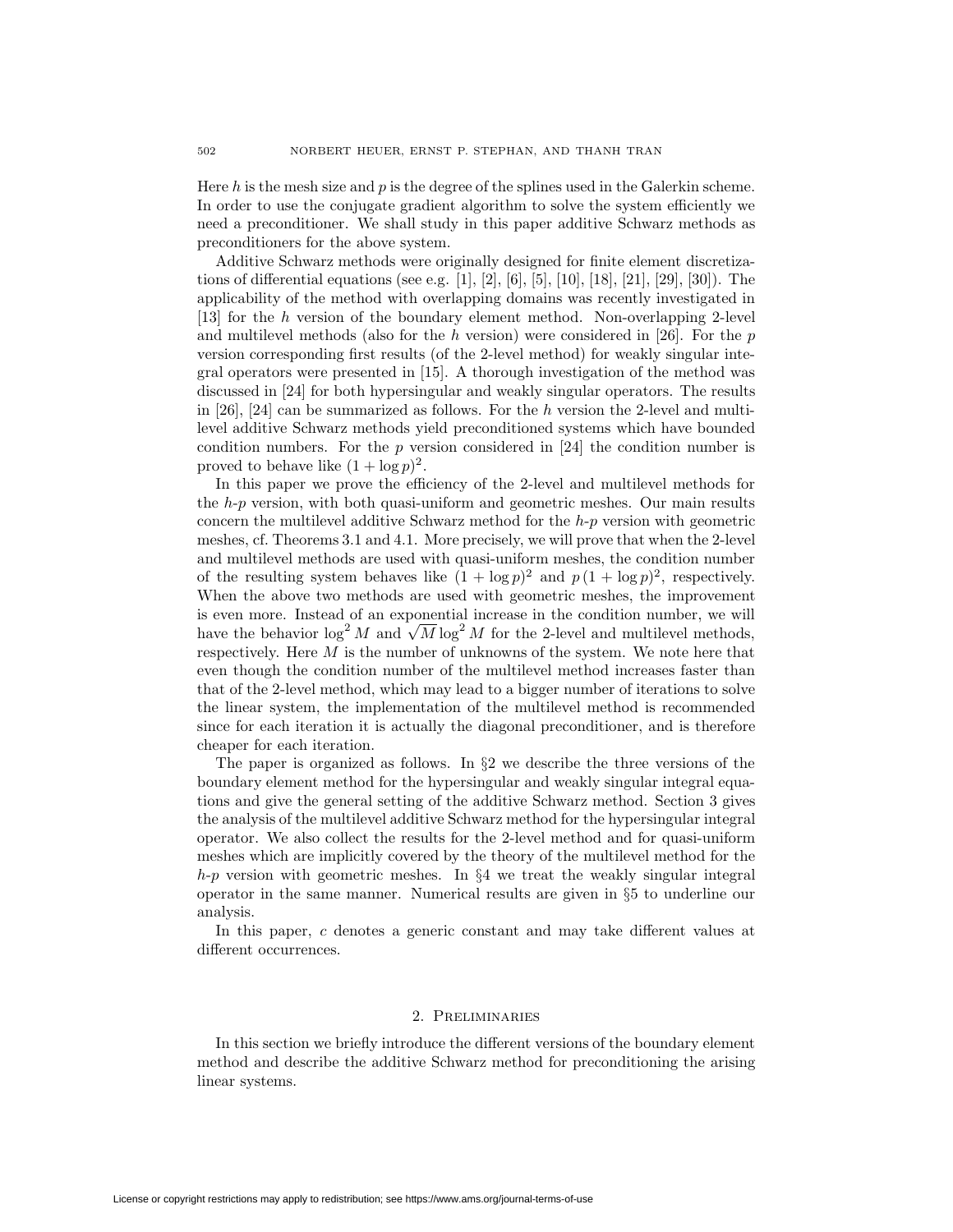The hypersingular and weakly singular integral equations we consider are, respectively,

(2.1) 
$$
Du(x) := -\frac{1}{\pi} f.p. \int_{\Gamma} \frac{u(y)}{|x - y|^2} ds_y = g(x), \quad x \in \Gamma,
$$

and

(2.2) 
$$
Vu(x) := -\frac{1}{\pi} \int_{\Gamma} u(y) \log |x - y| \, ds_y = g(x), \quad x \in \Gamma,
$$

where f.p. denotes a finite part integral in the sense of Hadamard. The right hand side *g* is given in  $H^{-1/2}(\Gamma)$  in the case of the hypersingular operator, and in  $H^{1/2}(\Gamma)$ in the case of the weakly singular operator.

In the following we introduce the needed Sobolev spaces for a general, possibly open, Lipschitz curve  $\Gamma \subset \mathbb{R}^2$ . Let  $\tilde{\Gamma}$  be an arbitrary closed curve containing  $\Gamma$ . We define, as in [12], the Sobolev spaces

$$
H^s(\tilde{\Gamma}) = \begin{cases} \{\phi|_{\tilde{\Gamma}}\,;\ \phi \in H_{loc}^{s+1/2}(\mathbb{R}^2)\} & (s > 0),\\ L^2(\tilde{\Gamma}) & (s = 0),\\ (H^{-s}(\tilde{\Gamma}))' & \text{(dual space)} \quad (s < 0). \end{cases}
$$

Further, we define for positive *s*

$$
H^{s}(\Gamma) = \{ \phi |_{\Gamma} \, ; \, \phi \in H^{s}(\tilde{\Gamma}) \},
$$
  

$$
\tilde{H}^{s}(\Gamma) = \{ \phi \in H^{s}(\tilde{\Gamma}) \, ; \, \text{supp}(\phi) \subset \bar{\Gamma} \},
$$

and for negative *s*

$$
H^s(\Gamma) = (\tilde{H}^{-s}(\Gamma))', \quad \tilde{H}^s(\Gamma) = (H^{-s}(\Gamma))'.
$$

In this paper we consider polygons  $\Gamma$  for the integral equations (2.1) and (2.2). Since then  $\Gamma$  is closed the spaces  $\tilde{H}^s(\Gamma)$  and  $H^s(\Gamma)$  coincide.

The operator  $V : \tilde{H}^{-1/2}(\Gamma) \to H^{1/2}(\Gamma)$  is continuous and positive definite which can always be achieved by an appropriate scaling of Γ, cf. [8], [25]. The operator  $D: \tilde{H}^{1/2}(\Gamma) \to H^{-1/2}(\Gamma)$  is continuous (see [8]) and due to the relation

$$
\langle Dv, v \rangle = \langle Vv', v' \rangle, \quad v \in \tilde{H}^{1/2}(\Gamma)
$$

(see [19]), *D* is positive definite on

$$
\tilde{H}_0^{1/2}(\Gamma) = \{ v \in \tilde{H}^{1/2}(\Gamma); \ \langle v, 1 \rangle = 0 \},
$$

see also [7]. Hence the operators *V* and *D* define norms which are equivalent to the  $\tilde{H}^{-1/2}(\Gamma)$ - and  $\tilde{H}^{1/2}(\Gamma)$ -norms, respectively. These equivalences are frequently used in the proofs. Since *D* is positive definite only on  $\tilde{H}^{1/2}_0(\Gamma)$  we always assume in the following that, in the case of the hypersingular operator, the space  $V_M$  in (1.1) is a subspace of  $\tilde{H}^{1/2}_0(\Gamma)$ . We note that instead of this conformity condition one can also consider a modified system for *D* by introducing another scalar unknown, cf. [9].

Different choices of the trial space  $V_M$  in  $(1.1)$  give rise to different types of the Galerkin scheme, namely to the *h*, *p*, and *h*-*p* versions defined as follows. Consider a uniform mesh of size *h* on Γ defined by the nodes

(2.3) 
$$
\{x_j, j = 0, ..., N\}
$$
 with  $|x_j - x_{j-1}| = h$  and  $x_0 = x_N$ .

We assume that the corners of the polygon  $\Gamma$  coincide with some nodes.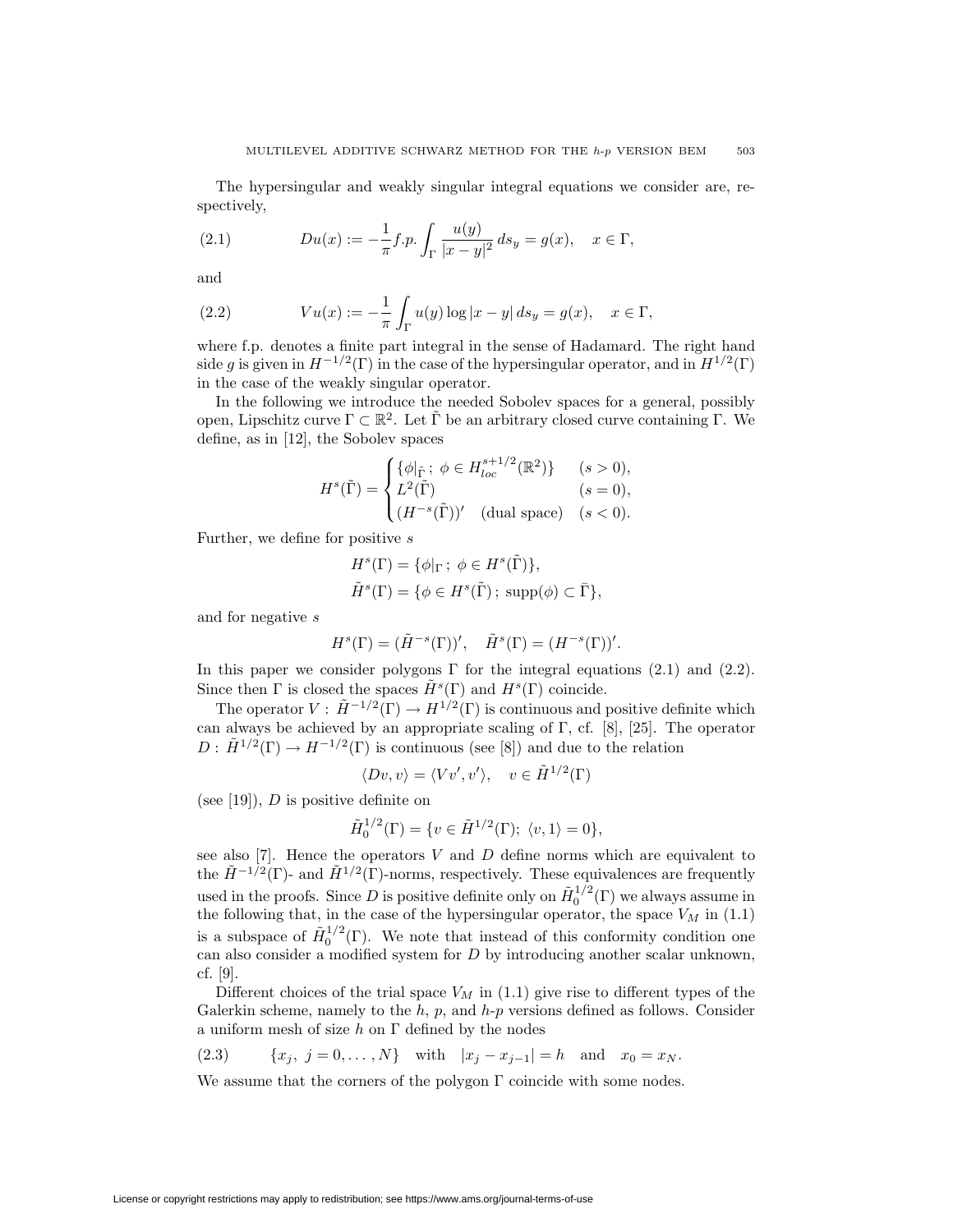**The** *h* **version.** We define on the mesh  $(2.3)$  the space  $V^h$  of continuous piecewise linear functions (piecewise constant functions, respectively) for the hypersingular operator (weakly singular operator, respectively). For the *h* version of the Galerkin scheme the solution of  $(1.1)$  is approximated by functions in  $V^h$  and the accuracy is increased by reducing *h*.

**The** *p* **version.** On the mesh  $(2.3)$  the space  $V^p$  is now defined as the space of functions on  $\Gamma$  whose restrictions on  $\Gamma_j := (x_{j-1}, x_j)$ ,  $j = 1, ..., N$ , are polynomials of degree at most *p*. For the hypersingular operator it is required that these functions are continuous. For the *p* version of the Galerkin scheme the solution of  $(1.1)$  is approximated by functions in  $V^p$  and the accuracy of the approximation is increased not by reducing *h* (which is fixed) but by increasing *p*.

**The** *h***-***p* **version.** If we combine the above two versions we end up with the *h*-*p* version on quasi-uniform meshes. This version works even more efficiently if one uses geometrical mesh grading towards the corners of  $\Gamma$  (where in general singularities of the exact solution occur) and appropriately chooses the polynomial degree on each subinterval. In doing so, one obtains exponentially fast convergence in the energy norms, i.e. for the Galerkin solution  $u_M$  of  $(1.1)$  there holds

$$
||u - u_M||_{\tilde{H}^{1/2}(\Gamma)} \leq Ce^{-b\sqrt{M}}
$$

in the case of the hypersingular operator  $(u$  is the exact solution of  $(2.1)$ ) and

$$
||u - u_M||_{\tilde{H}^{-1/2}(\Gamma)} \le Ce^{-b\sqrt{M}}
$$

in the case of the weakly singular operator  $(u$  is the exact solution of  $(2.2)$ ). The positive constants *C* and *b* are independent of the dimension *M* of the ansatz space. Due to this exponentially fast convergence the *h*-*p* version with geometric meshes is superior to the standard *h*, *p* and *h*-*p* versions with quasi-uniform meshes, which converge only algebraically. Concerning the convergence theory we refer to [28], [25], [22], [23], [4], [3], [17], [16].

We will define the ansatz space for the *h*-*p* version with geometric meshes on (*−*1*,* 0). Here we refine the meshes in a geometric manner towards *−*1. On (*−*1*,* 1) the geometric meshes are defined by symmetry. The space on the whole polygon Γ can then be obtained by affine mappings of (*−*1*,* 1) onto the edges of Γ. On the interval (*−*1*,* 0) we use the partition

$$
(2.4) \t -1 = x_0 < x_1 < \ldots < x_K = 0,
$$

where  $x_i = -1 + \sigma^{K-i}$ ,  $i = 1, \ldots, K$ , for a constant  $0 < \sigma < 1$ . The mesh grading parameter  $\sigma \in (0, 1)$  steers the geometrical grading towards the corner (in this case towards *−*1). The number *K* is usually called the number of levels of the geometric mesh. The ansatz space  $V_{\sigma}^{K}$  (on  $(-1,0)$ ) is now spanned by piecewise polynomial functions on  $(-1, 0)$  whose restrictions on  $(x_{j-1}, x_j)$  are polynomials of degree at most  $p_j$ ,  $j = 1, ..., K$ . The degree  $p_j$  is defined as  $p_j = j$  for the hypersingular operator, and as  $p_j = j - 1$  for the weakly singular operator. On  $\Gamma$  the space  $V_{\sigma}^K$  is obtained by affine mappings as mentioned above. For the hypersingular operator it is also required that the trial functions are continuous.

In order to be clear we recall the following notations. In general *M* is the dimension of the ansatz space which is denoted, by relating to the method under consideration, by  $V_M$ ,  $V^h$ ,  $V^p$ , and  $V^K_\sigma$ , simultaneously. The number of elements  $\Gamma_j$  of the mesh is denoted by *N*, i.e.  $\overline{\Gamma} = \bigcup_{j=1}^N \overline{\Gamma}_j$ . In the case of geometric meshes we have the variable *K* which is the number of levels in (2.4) and which is, for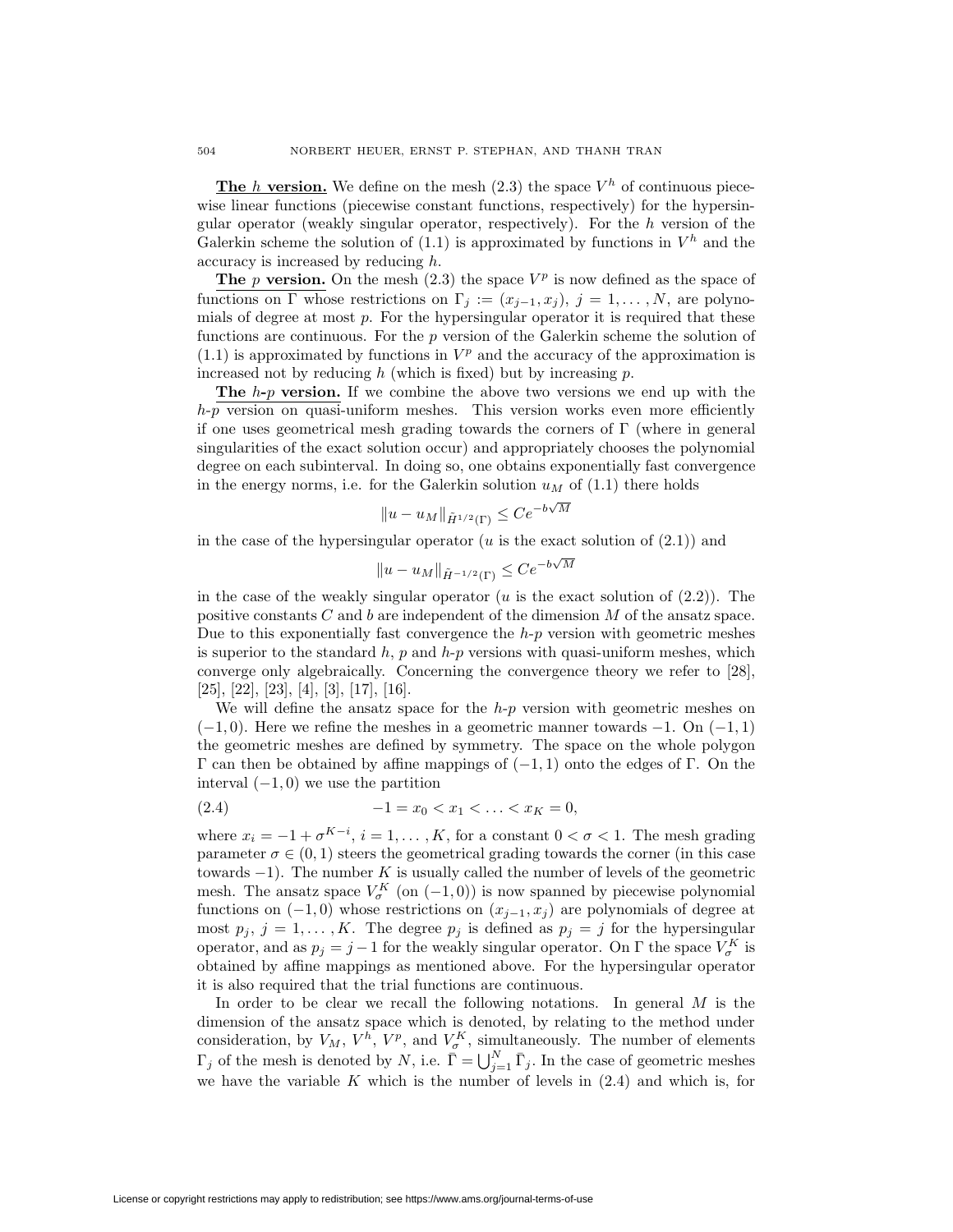simplicity, assumed to be the same for all the corners of the polygon  $\Gamma$ . Since the number of edges of  $\Gamma$  is fixed for a specific problem we have the equivalence  $K \simeq N$ .

We are now giving the general setting for the additive Schwarz method for preconditioning the linear system (1.1). Let

(2.5) 
$$
V_M = V_0 + V_1 + \dots + V_N
$$

denote a decomposition of  $V_M$  into subspaces  $V_j$ . The additive Schwarz method (ASM) consists in solving, by an iterative method, the equation

(2.6) 
$$
Pu_M := (P_0 + P_1 + \cdots + P_N)u_M = f_M,
$$

where the projections  $P_j: V_M \to V_j$ ,  $j = 0, \ldots, N$ , are defined for any  $v_M \in V_M$ by

(2.7) 
$$
a(P_j v_M, \phi_j) = a(v_M, \phi_j) \text{ for any } \phi_j \in V_j.
$$

The right hand side of (2.6),  $f_M = \sum_{j=0}^{N} P_j u_M$ , can be computed without knowing the solution  $u_M$  of (1.1) by

(2.8) 
$$
a(P_j u_M, \phi_j) = \langle g, \phi_j \rangle \text{ for any } \phi_j \in V_j, j = 0, ..., N.
$$

The following lemma is standard in proving bounds for the maximum and minimum eigenvalues of the additive Schwarz operator  $P$  defined by  $(2.5)$ ,  $(2.6)$ ,  $(2.7)$ , and  $(2.8)$ , see e.g. [18], [20], [21], [29], [30].

**Lemma 2.1.** *Let*  $v_M = \sum_{j=0}^N v_{M,j}$ , where  $v_{M,j} \in V_j$ , be a representation of an *element of*  $V_M = V_0 + \cdots + V_N$ .

(i) If a representation can be chosen such that, for some  $C_1 > 0$ ,

$$
\sum_{j=0}^{N} a(v_{M,j}, v_{M,j}) \leq C_1^{-1} a(v_M, v_M),
$$

*then*  $\lambda_{\min}(P) \geq C_1$ *.* 

(ii) If there exists  $C_2 > 0$  such that for any representation of  $v_M$ 

$$
a(v_M, v_M) \le C_2 \sum_{j=0}^{N} a(v_{M,j}, v_{M,j}),
$$

*then*  $\lambda_{\max}(P) \leq C_2$ *.* 

#### 3. Preconditioners for the hypersingular integral equation

In this section we deal with the *h*-*p* version of the boundary element method for solving the first kind integral equation (2.1) with the hypersingular integral operator. The *h*-*p* version with geometrically graded meshes yields an exponentially fast convergence in the energy norm, cf.  $[4]$ ,  $[3]$ ,  $[17]$ ,  $[16]$ . However, such a fast convergence is at the expense of an exponentially fast increasing condition number of the Galerkin system. Therefore, it is necessary to design preconditioners in order to solve the systems efficiently.

We first investigate a multilevel additive Schwarz preconditioner for the *h*-*p* version on geometric meshes (Theorem 3.1). A direct consequence are the results for the 2-level method (Corollary 3.3) and for the 2-level and multilevel methods for the *h*-*p* version with quasi-uniform meshes (Corollaries 3.4 and 3.5). Since the additive Schwarz method is generally defined by  $(2.5)$ ,  $(2.6)$ ,  $(2.7)$ , and  $(2.8)$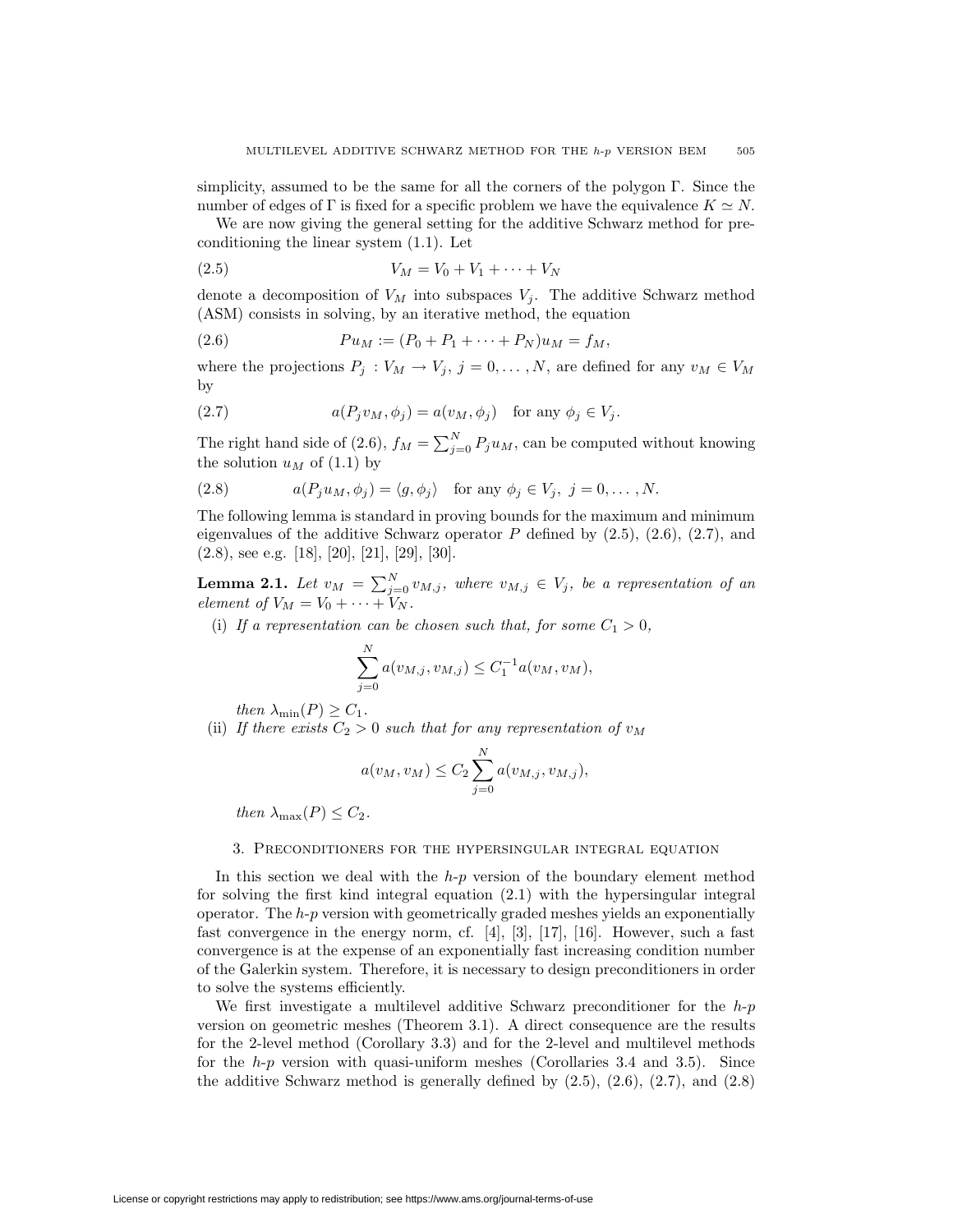it suffices to give for each preconditioner the decomposition of the ansatz space corresponding to (2.5).

Let us start with the decomposition

$$
V_\sigma^K=V^1\oplus V^p
$$

of the ansatz space  $V_{\sigma}^{K}$  of the *h*-*p* version with a geometric mesh. Here  $V^{1}$  denotes the piecewise linear part of  $V_{\sigma}^K$  and  $V^p \subset V_{\sigma}^K$  denotes the space spanned by the piecewise polynomials of higher degrees  $q, q \geq 2$ . The theory of standard *h* version preconditioners cannot be applied to the block corresponding to the subspace  $V^1$ since the mesh is non-quasi-uniform. However, we note that  $\dim V^1 = N$  (the number of elements) and

(3.1) 
$$
\dim V^p = \sum_{j=1}^N (p_j - 1) \simeq \sum_{j=1}^K (p_j - 1) = \sum_{j=1}^K (j - 1) \simeq K^2 \simeq N^2.
$$

Therefore, the size of the *h*-block (which is proportional to  $N \times N$ ) is small compared to the size of the *p*-block (which is proportional to  $N^2 \times N^2$ ). For that reason it is practical to directly invert the block corresponding to  $V^1$ .

The block corresponding to  $V^p$  is first decomposed with respect to the elements Γ*j*, i.e.

(3.2) 
$$
V_{\sigma}^{K} = V^{1} \oplus V_{1}^{p_{1}} \oplus \cdots \oplus V_{N}^{p_{N}}.
$$

This can be considered as a 2-level method. The space  $V_j^{p_j}$  is spanned by the affine images onto  $\Gamma_j$  of the functions  $\mathcal{L}_2, \ldots, \mathcal{L}_{p_j}$ , where  $\mathcal{L}_k$  is defined as  $\mathcal{L}_k(x) =$  $\int_{-1}^{x} L_{k-1}(y) dy$  with  $L_{k-1}$  being the Legendre polynomial of degree  $k-1$ . Note that  $\mathcal{L}_k$  vanishes at  $\pm 1$  and therefore functions in  $V_j^{p_j}$  vanish at the endpoints of Γ*j*. These functions are then extended to be 0 outside Γ*<sup>j</sup>* . We also note that, for *i*, *j* = 1,..., *N*, *i* ≠ *j*,  $V$ <sup>1</sup> ∩  $V_j^{p_j}$  = {0} (because of the difference in the polynomial degrees) and  $V_i^{p_i} \cap V_j^{p_j} = \{0\}$  (because of the disjoint supports).

In the next step we define the multilevel decomposition by separating the basis functions on the different elements,

(3.3) 
$$
V_{\sigma}^{K} = V^{1} \oplus \left(\bigoplus_{j=1}^{N} \bigoplus_{k=2}^{p_{j}} \tilde{V}_{j}^{k}\right).
$$

Here, the space  $\tilde{V}_j^k$  is spanned by the affine image onto  $\Gamma_j$  of  $\mathcal{L}_k$ .

For the multilevel additive Schwarz operator there holds the following theorem.

**Theorem 3.1.** *The additive Schwarz operator P associated with the multilevel decomposition* (3.3) *for the h-p version with geometric meshes has condition number bounded as*

$$
\kappa(P) \le C K \log^2 K \simeq \sqrt{M} \log^2 M.
$$

*Here, K, which is proportional to the square root of the number of unknowns M, is the number of levels of the geometric mesh which is also the highest degree of the polynomials used. The positive constant C is independent of K.*

Before proving Theorem 3.1 we present a lemma which will be used to split boundary element functions with respect to the polynomial degrees to prove bounds for the maximum and minimum eigenvalues.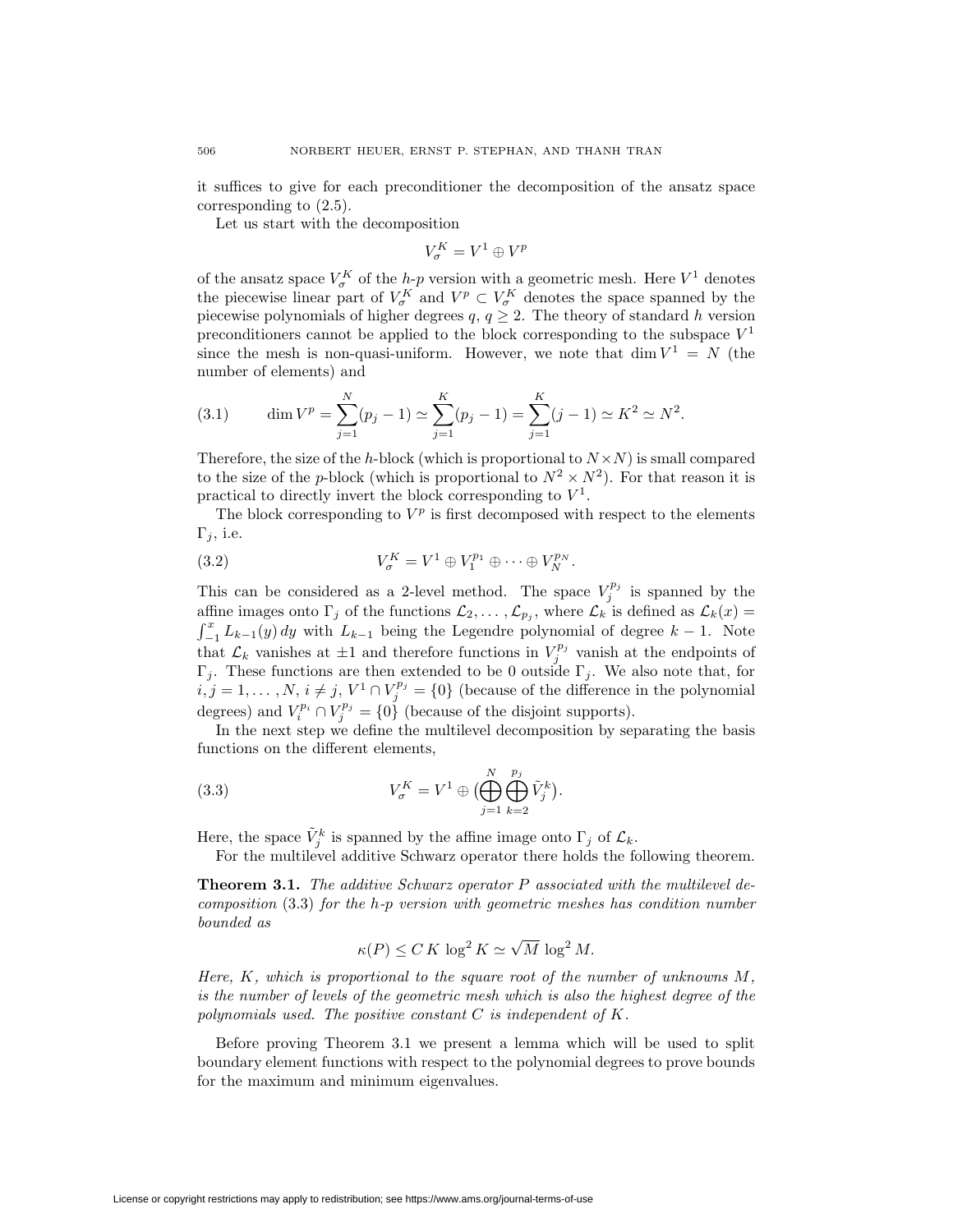**Lemma 3.2.** Let  $u_k = c_k \mathcal{L}_k^*$  where  $\mathcal{L}_k^* = \mathcal{L}_k / ||\mathcal{L}_k||_{L^2(I)}$  with  $I = (-1,1)$ , and  $u = \sum_{k=2}^{p} u_k$ *. Then there exist positive constants*  $C_1$  *and*  $C_2$  *independent of the polynomial degree such that*

$$
C_1||u||_{\tilde{H}^{1/2}(I)}^2 \leq \sum_{k=2}^p ||u_k||_{\tilde{H}^{1/2}(I)}^2 \leq C_2p ||u||_{\tilde{H}^{1/2}(I)}^2.
$$

*Proof.* Since

$$
||u_k||_{\tilde{H}^1(I)}^2 = c_k^2 ||\mathcal{L}_k^*||_{\tilde{H}^1(I)}^2 = c_k^2 \frac{||L_{k-1}||_{L^2(I)}^2}{||\mathcal{L}_k||_{L^2(I)}^2}
$$

and

$$
||u||_{\tilde{H}^{1}(I)}^{2} = ||\sum_{k=2}^{p} u_{k}||_{\tilde{H}^{1}(I)}^{2} = ||\sum_{k=2}^{p} \frac{c_{k}}{||\mathcal{L}_{k}||_{L^{2}(I)}} L_{k-1}||_{L^{2}(I)}^{2}
$$

$$
= \sum_{k=2}^{p} \frac{c_{k}^{2}}{||\mathcal{L}_{k}||_{L^{2}(I)}^{2}} ||L_{k-1}||_{L^{2}(I)}^{2},
$$

we have

(3.4) 
$$
||u||_{\tilde{H}^1(I)}^2 = \sum_{k=2}^p ||u_k||_{\tilde{H}^1(I)}^2.
$$

We will prove

(3.5) 
$$
c\|u\|_{L^2(I)}^2 \leq \sum_{k=2}^p \|u_k\|_{L^2(I)}^2 \leq C p^2 \|u\|_{L^2(I)}^2.
$$

It is easy to check that (cf. [21], [24])

$$
\langle \mathcal{L}_k^*, \mathcal{L}_l^* \rangle_{L^2(I)} = \begin{cases} 1 & \text{for } k = l \ge 2, \\ -\frac{1}{2} \sqrt{\frac{(2k-3)(2k+5)}{(2k-1)(2k+3)}} & \text{for } l = k+2, \ k \ge 2, \\ 0 & \text{otherwise.} \end{cases}
$$

We then have

$$
||u||_{L^{2}(I)}^{2} = \sum_{k=2}^{p} \sum_{l=2}^{p} c_{k} c_{l} \langle \mathcal{L}_{k}^{*}, \mathcal{L}_{l}^{*} \rangle_{L^{2}(I)} = \sum_{k=2}^{p} c_{k}^{2} + 2 \sum_{k=2}^{p-2} c_{k} c_{k+2} \langle \mathcal{L}_{k}^{*}, \mathcal{L}_{k+2}^{*} \rangle_{L^{2}(I)}
$$
  
(3.6) 
$$
= \sum_{k=2}^{p} c_{k}^{2} - \sum_{k=2}^{p-2} c_{k} c_{k+2} \sqrt{\frac{(2k-3)(2k+5)}{(2k-1)(2k+3)}}.
$$

Therefore we have

$$
||u||_{L^{2}(I)}^{2} \leq \sum_{k=2}^{p} c_{k}^{2} + \frac{1}{2} \sum_{k=2}^{p-2} c_{k}^{2} + \frac{1}{2} \sum_{k=2}^{p-2} c_{k+2}^{2} \leq 2 \sum_{k=2}^{p} c_{k}^{2} = 2 \sum_{k=2}^{p} ||u_{k}||_{L^{2}(I)}^{2},
$$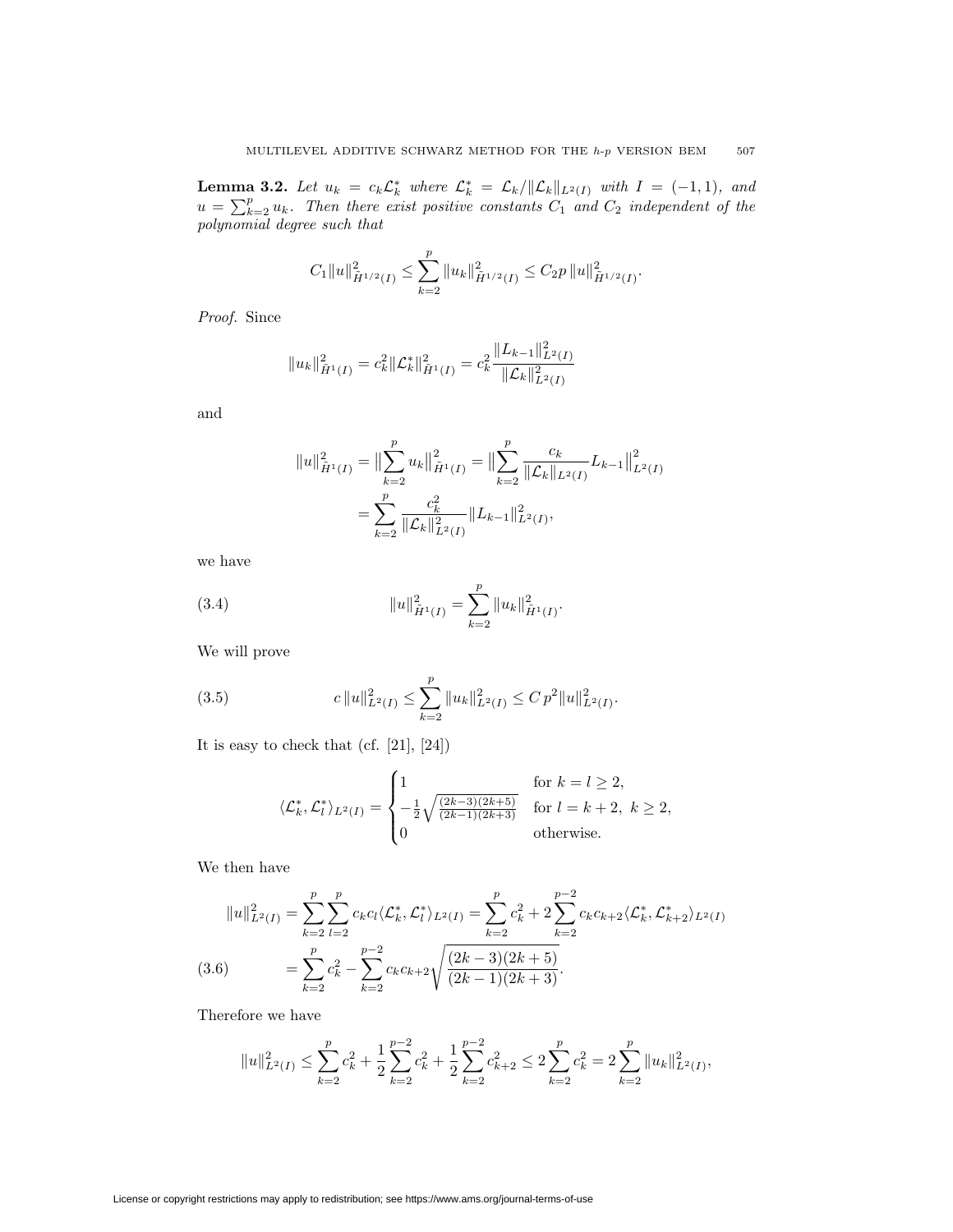which proves the left inequality in (3.5). To prove the right inequality in (3.5) we observe that from (3.6) we have

$$
||u||_{L^{2}(I)}^{2} \geq \sum_{k=2}^{p} c_{k}^{2} - \left(\sum_{k=2}^{p-2} c_{k}^{2} \sqrt{\frac{(2k-3)(2k+5)}{(2k-1)(2k+3)}}\right)^{1/2} \left(\sum_{k=2}^{p-2} c_{k+2}^{2} \sqrt{\frac{(2k-3)(2k+5)}{(2k-1)(2k+3)}}\right)^{1/2}
$$
  

$$
= \sum_{k=2}^{p} c_{k}^{2} - \left(\sum_{k=2}^{p-2} c_{k}^{2} \sqrt{\frac{(2k-3)(2k+5)}{(2k-1)(2k+3)}}\right)^{1/2} \left(\sum_{k=4}^{p} c_{k}^{2} \sqrt{\frac{(2k-7)(2k+1)}{(2k-5)(2k-1)}}\right)^{1/2}
$$
  

$$
\geq \sum_{k=2}^{p} c_{k}^{2} - \frac{1}{2} \sum_{k=2}^{p-2} c_{k}^{2} \sqrt{\frac{(2k-3)(2k+5)}{(2k-1)(2k+3)}} - \frac{1}{2} \sum_{k=4}^{p} c_{k}^{2} \sqrt{\frac{(2k-7)(2k+1)}{(2k-5)(2k-1)}},
$$

and therefore we need to show that there exists a constant  $c > 0$  independent of  $p$ such that

$$
\sum_{k=2}^{p} c_k^2 - \frac{1}{2} \sum_{k=2}^{p-2} c_k^2 \sqrt{\frac{(2k-3)(2k+5)}{(2k-1)(2k+3)}} - \frac{1}{2} \sum_{k=4}^{p} c_k^2 \sqrt{\frac{(2k-7)(2k+1)}{(2k-5)(2k-1)}} \\
\ge c \sum_{k=2}^{p} k^{-2} c_k^2 \ge c p^{-2} \sum_{k=2}^{p} c_k^2.
$$

This can be seen by noting that

$$
\lim_{k \to \infty} k^2 \left( 1 - \frac{1}{2} \sqrt{\frac{(2k-3)(2k+5)}{(2k-1)(2k+3)}} - \frac{1}{2} \sqrt{\frac{(2k-7)(2k+1)}{(2k-5)(2k-1)}} \right) = \frac{3}{2}.
$$

Thus we showed the right inequality of (3.5). Applying interpolation to (3.4) and (3.5) we obtain the desired results. Therefore the lemma is proved.  $\Box$ 

*Proof of Theorem* 3.1*.* Let

$$
u_{\sigma}^{K} = u_1 + \sum_{j=1}^{N} \sum_{k=2}^{p_j} u_{k,j} \ \in V_{\sigma}^{K}
$$

where  $u_{k,j} \in V_j^k$ , accordingly to (3.3). Since (3.3) is a direct sum decomposition this representation is unique. Let  $w_p := \sum_{j=1}^N \sum_{k=2}^{p_j} u_{k,j}$  and  $u^j := \sum_{k=2}^{p_j} u_{k,j}$ ,  $j = 1, \ldots, N$ . Then  $u^j \in \tilde{H}^{1/2}(\Gamma_i)$  is the restriction of  $w_p$  onto  $\Gamma_j$ .

As the first step of the proof we note that there holds with  $p_{\text{max}}$  :=  $\max\{p_j; j = 1, ..., N\}$ 

*.*

(3.7)  
\n
$$
C_1 (1 + \log p_{\max})^{-2} (a(u_1, u_1) + \sum_{j=1}^N a(u^j, u^j))
$$
\n
$$
\leq a(u^K_{\sigma}, u^K_{\sigma}) \leq C_2 (a(u_1, u_1) + \sum_{j=1}^N a(u^j, u^j))
$$

The right inequality of (3.7) is due to the norm property

(3.8) 
$$
||u||_{\tilde{H}^{1/2}(\Gamma)}^2 \leq c \sum_{j=1}^N ||u|_{\Gamma_j} ||_{\tilde{H}^{1/2}(\Gamma_j)}^2
$$

for general decompositions of  $\Gamma$  into subintervals  $\Gamma_j$  and for functions  $u \in \tilde{H}^{1/2}(\Gamma)$ such that  $u|_{\Gamma_j} \in \tilde{H}^{1/2}(\Gamma_j)$  (cf. [14, Lemma 4] and [27, Lemma 3.3]). The constant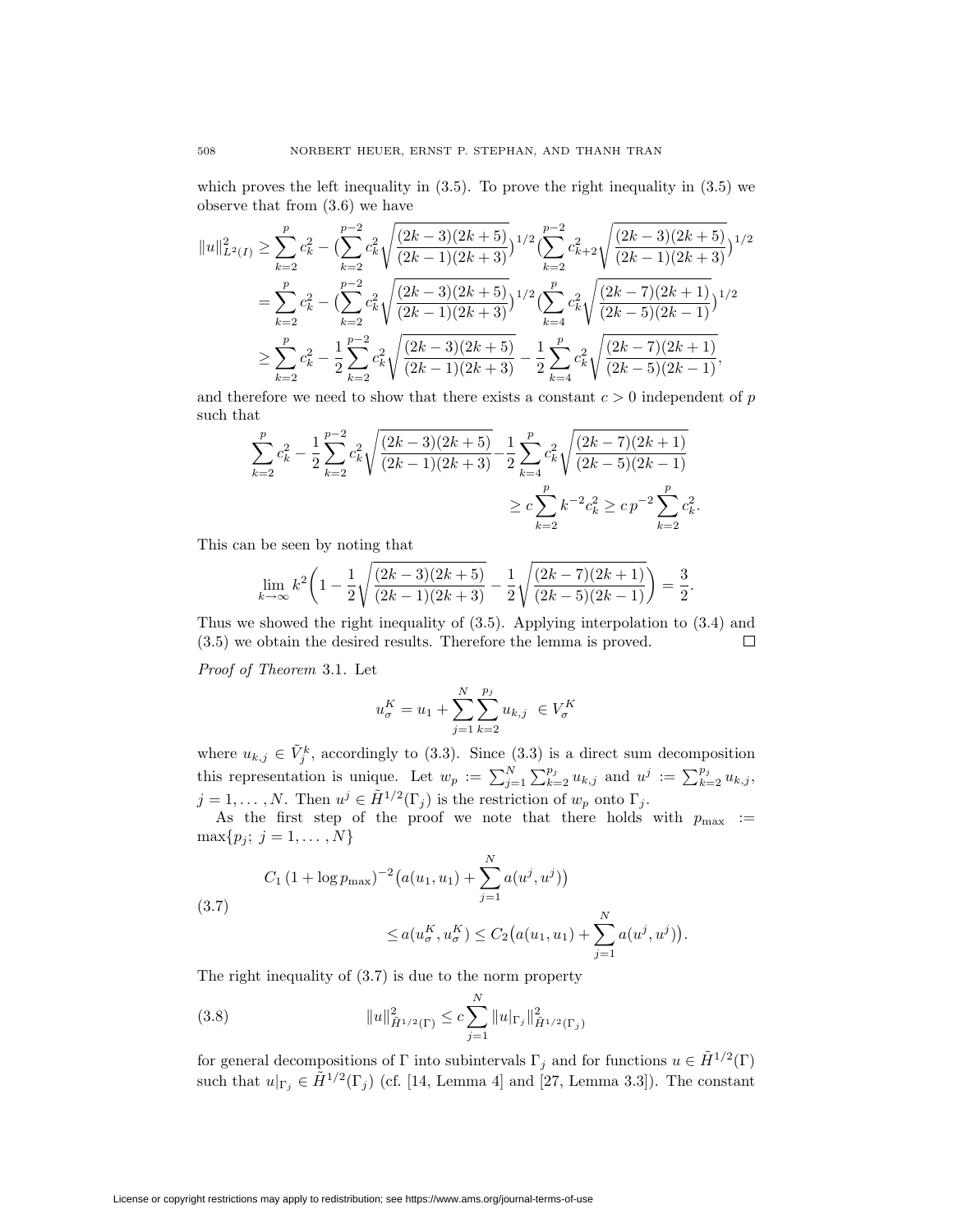*c* is independent of the function *u* and of the number of subintervals *N*. The left inequality of  $(3.7)$  has been proved in [24, Lemma 3.6] to bound the minimum eigenvalue of an additive Schwarz operator for the *p* version of the boundary element method. The quasi-uniformity of the mesh was not required in that proof. Therefore this estimate holds also for the geometric mesh by inserting as the worst case the maximum polynomial degree  $p_{\text{max}}$ .

The second step of our proof consists in separating the estimates in (3.7) with respect to the polynomial degrees. By using Lemma 3.2, and considering only the reference interval *I*, we obtain

$$
c_1 p_j^{-1} \sum_{k=2}^{p_j} \|u_{k,j}\|_{\tilde{H}^{1/2}(\Gamma_j)}^2 \le \|\sum_{k=2}^{p_j} u_{k,j}\|_{\tilde{H}^{1/2}(\Gamma_j)}^2 \le c_2 \sum_{k=2}^{p_j} \|u_{k,j}\|_{\tilde{H}^{1/2}(\Gamma_j)}^2.
$$

This is equivalent to the relations

(3.9) 
$$
c_1 p_j^{-1} \sum_{k=2}^{p_j} a(u_{k,j}, u_{k,j}) \le a(u^j, u^j) \le c_2 \sum_{k=2}^{p_j} a(u_{k,j}, u_{k,j}).
$$

Combining  $(3.7)$  and  $(3.9)$  we obtain

$$
C_1(1 + \log p_{\max})^{-2} p_{\max}^{-1} (a(u_1, u_1) + \sum_{j=1}^{N} \sum_{k=2}^{p_j} a(u_{k,j}, u_{k,j})) \le a(u_{\sigma}^K, u_{\sigma}^K)
$$

and

$$
a(u_{\sigma}^{K}, u_{\sigma}^{K}) \leq C_{2}(a(u_{1}, u_{1}) + \sum_{j=1}^{N} \sum_{k=2}^{p_{j}} a(u_{k,j}, u_{k,j})).
$$

Therefore, using Lemma 2.1, we obtain

$$
\lambda_{\min}(P) \ge C_1 p_{\max}^{-1} (1 + \log p_{\max})^{-2}
$$
 and  $\lambda_{\max}(P) \le C_2$ ,

i.e.

$$
\kappa(P) \le (C_2/C_1) p_{\text{max}} (1 + \log p_{\text{max}})^2 \simeq K \log^2 K.
$$

Concerning the number of unknowns we note that

$$
M = \dim V_{\sigma}^{K} = \dim V^{1} + \dim V^{p} \simeq K^{2},
$$

 $\Box$ 

cf. (3.1). Therefore the theorem is proved.

When omitting the decomposition with respect to the polynomial degrees we just have the 2-level method given by (3.2). Then we directly obtain from (3.7) the following estimate for the condition number.

**Corollary 3.3.** *The additive Schwarz operator P associated with the* 2*-level decomposition* (3.2) *for the h-p version with geometric meshes has condition number bounded as*

$$
\kappa(P) \le C \log^2 K \simeq \log^2 M.
$$

*The positive constant C is independent of K.*

We note that even though the behavior of the condition number of the multilevel operator is not as good as that of the 2-level operator, it is worth applying the multilevel method since it is actually the diagonal preconditioner for the *p*-block of the Galerkin matrix.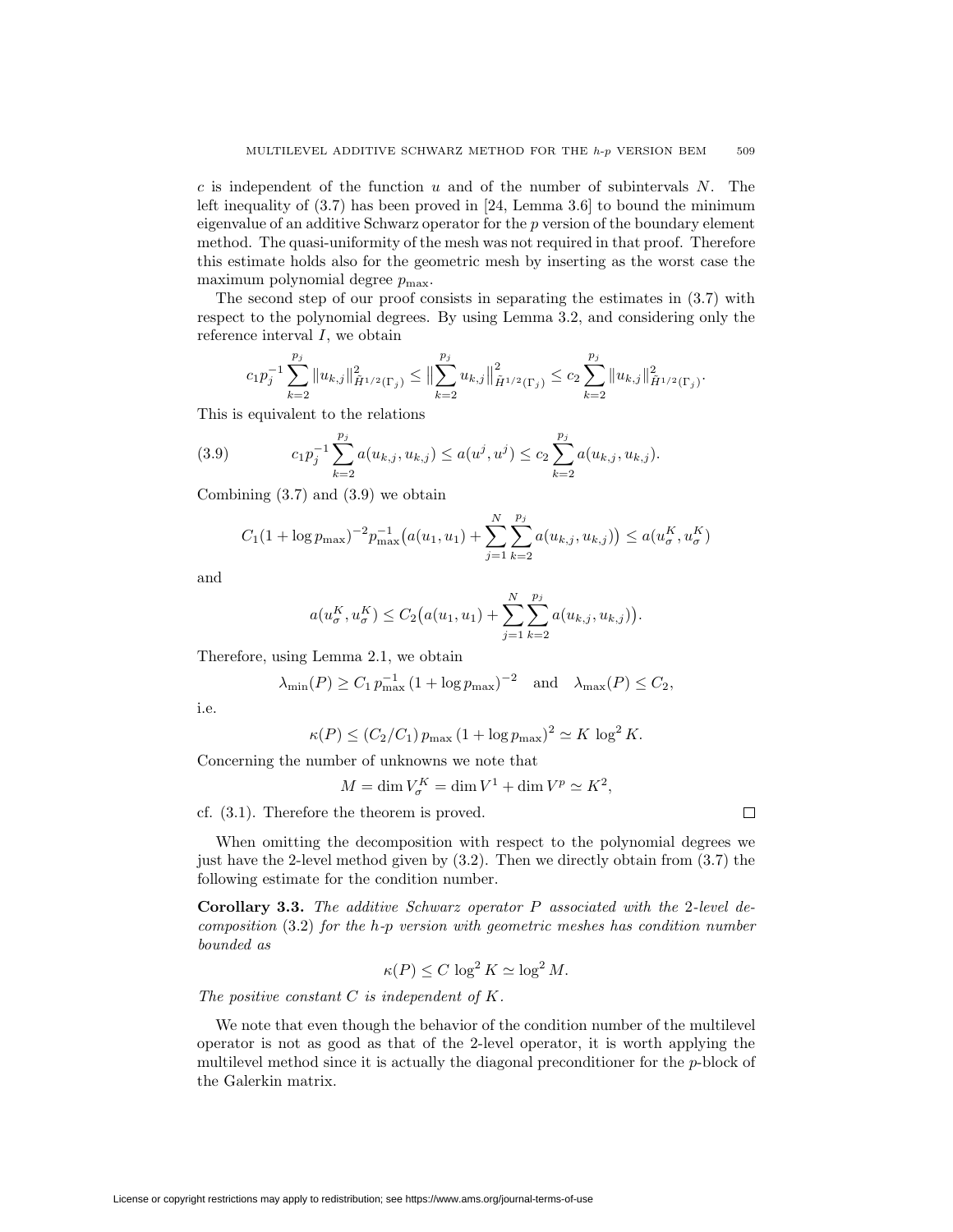Obviously the above 2-level and multilevel additive Schwarz methods can be applied to the *h*-*p* version with quasi-uniform meshes as well. We just have to assume that the polynomial degrees are everywhere the same,  $p_j = p$  ( $j = 1, \ldots, N$ ), and that the mesh is quasi-uniform. For the 2-level method we obtain the following corollary.

**Corollary 3.4.** *The additive Schwarz operator P associated with the* 2*-level decomposition* (3.2) *for the h-p version with quasi-uniform meshes has condition number bounded as*

$$
\kappa(P) \le C (1 + \log p)^2.
$$

*The positive constant C is independent of p.*

When considering quasi-uniform meshes we can also use a multilevel decomposition of the space  $V^1$  of the piecewise linear functions. This decomposition was considered in [26]; we briefly recall it here. We consider a sequence of mesh sizes  $h_l, l = 1, \ldots, L$ , where  $h_{l-1} = 2h_l, l = 2, \ldots, L$  and  $h_L = h$ . Let  $N_{h_l}$  denote the number of elements of the mesh with size  $h_l$ . The decomposition of  $V^1$  is then given by

(3.10) 
$$
V^{1} = V_{h_{1}} + \sum_{l=2}^{L} (V_{h_{l},1} + \cdots + V_{h_{l},N_{h_{l}}}).
$$

Here  $V_{h_1}$  is the coarse grid space of continuous piecewise linear functions on the mesh with size  $h_1$  and  $V_{h_l,j} = \text{span}\{\phi_{h_l,j}\}\$  where  $\phi_{h_l,j}$  is the hat function which takes the value 1 at the *j*th node and the value 0 at the other nodes of the mesh with size  $h_l$ ,  $l = 2, \ldots, L$ . The result is the following.

**Corollary 3.5.** *The additive Schwarz operator P associated with the multilevel decomposition given by the combination of* (3.3) *and* (3.10) *for the h-p version with quasi-uniform meshes has condition number bounded as*

$$
\kappa(P) \le C p (1 + \log p)^2.
$$

*The positive constant C is independent of p and L.*

*Proof.* Again, we apply Theorem 3.1 to a uniform polynomial degree distribution and a quasi-uniform mesh and note that the multilevel additive Schwarz preconditioner given by the decomposition (3.10) is optimal independently of the number of levels *L* and the mesh size *h*, cf. [26, Theorem 2.9 and Remark 2.10]. 口

## 4. Preconditioners for the weakly singular integral equation

In this section we consider additive Schwarz preconditioners for the Galerkin equations discretizing the weakly singular integral equation (2.2). As in the previous section the main result concerns a multilevel additive Schwarz preconditioner for the *h*-*p* version with geometric meshes (Theorem 4.1). Again we also collect the results for the 2-level method (Corollary 4.2) and for the *h*-*p* version with quasiuniform meshes (Corollaries 4.3 and 4.4). Recall that we are now dealing with functions in  $\tilde{H}^{-1/2}(\Gamma)$  which need not be continuous.

First let us consider a 2-level and a multilevel decomposition of the ansatz space  $V_{\sigma}^K$  which consists of piecewise polynomials of different degrees on a geometric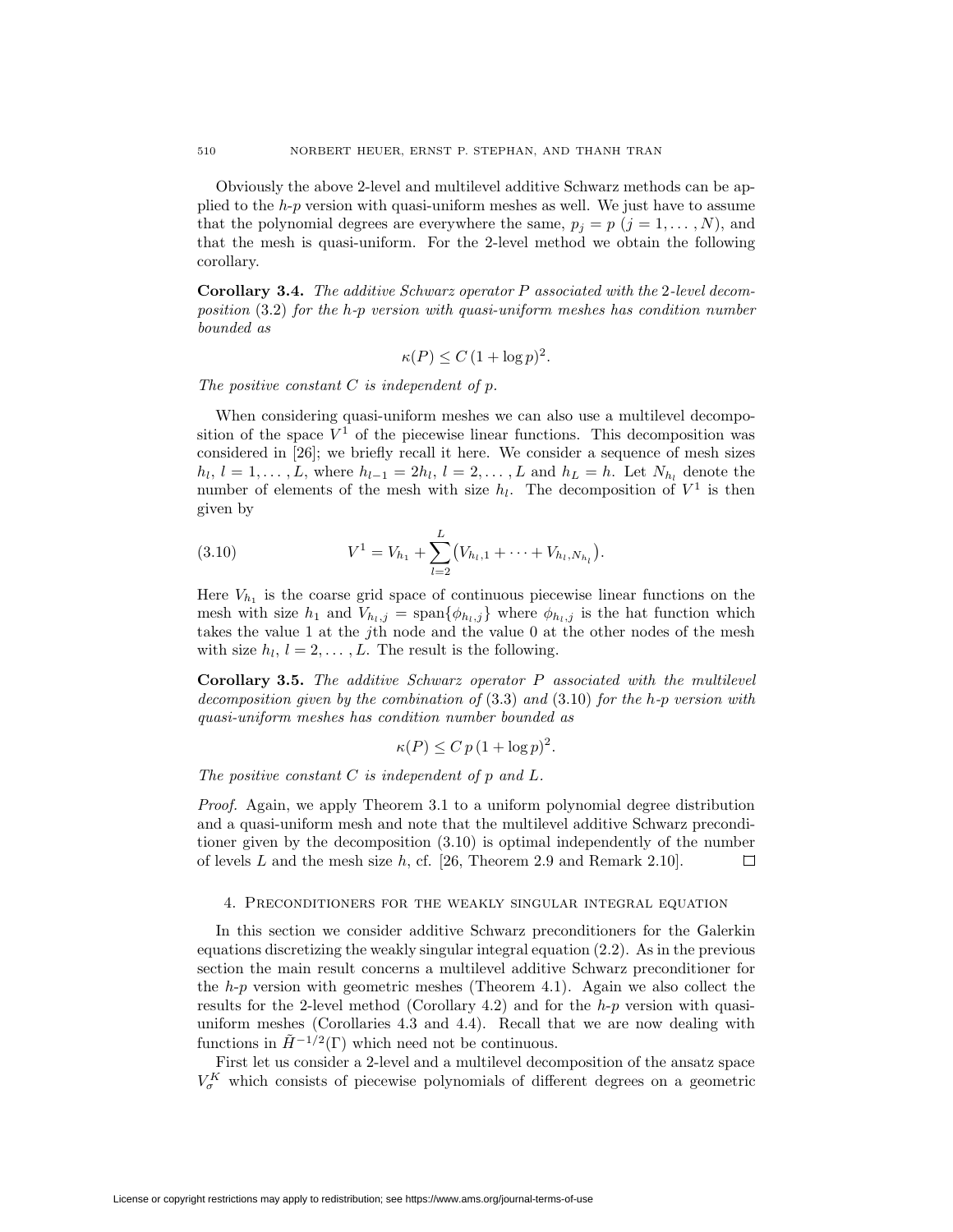mesh with *K* levels as described in *§*1. The 2-level method is again based on a decomposition into the elements  $\Gamma_i$ ,

(4.1) 
$$
V_{\sigma}^{K} = V^{0} \oplus V_{1}^{p_{1}} \oplus \cdots \oplus V_{N}^{p_{N}}.
$$

The space  $V^0$  contains the piecewise constant functions. The space  $V_j^{p_j}$  is spanned by the affine images onto  $\Gamma_j$  of the Legendre polynomials  $L_1, \ldots, L_{p_j}, j = 1, \ldots, N$ . All functions are assumed to be extended by 0 onto the whole boundary Γ. The decomposition (4.1) is obviously a direct one. For the multilevel method we further split the subspaces  $V_j^{p_j}$ ,  $j = 1, \ldots, N$ , with respect to the degrees,

(4.2) 
$$
V_{\sigma}^{K} = V^{0} \oplus \bigoplus_{j=1}^{N} \bigoplus_{k=1}^{p_{j}} \tilde{V}_{j}^{k} \big).
$$

The space  $\tilde{V}^k_j$  is spanned by the affine image onto  $\Gamma_j$  of the Legendre polynomial of degree  $k, j = 1, ..., N, k = 1, ..., p_j$ .

For the multilevel additive Schwarz preconditioner there holds the following result.

**Theorem 4.1.** *The additive Schwarz operator P associated with the multilevel decomposition* (4.2) *for the h-p version with geometric meshes has condition number bounded as*

$$
\kappa(P) \le C K \log^2 K \simeq \sqrt{M} \log^2 M.
$$

*Here, K is the number of levels of the geometric mesh which is proportional to the square root of the number of unknowns M. The positive constant C is independent of K.*

*Proof.* Let

$$
u_\sigma^K = u_0 + \sum_{j=1}^N \sum_{k=1}^{p_j} u_{k,j} \ \in V_\sigma^K
$$

where  $u_{k,j} \in V_j^k$ , accordingly to (4.2). Since (4.2) is a direct sum decomposition this representation is unique. Let  $w_p := \sum_{j=1}^N \sum_{k=1}^{p_j} u_{k,j}$  and  $u^j := \sum_{k=1}^{p_j} u_{k,j}$ ,  $j = 1, \ldots, N$ . Then  $u^j \in \tilde{H}^{-1/2}(\Gamma_j)$  is the restriction of  $w_p$  onto  $\Gamma_j$ .

We first note that there holds

(4.3)  
\n
$$
C_1 (1 + \log p_{\max})^{-2} (a(u_0, u_0) + \sum_{j=1}^N a(u^j, u^j))
$$
\n
$$
\leq a(u^K_{\sigma}, u^K_{\sigma}) \leq C_2 (a(u_0, u_0) + \sum_{j=1}^N a(u^j, u^j)).
$$

The right inequality holds due to the same argument as in the proof of Theorem 3.1 by noting that an estimate analogous to (3.8) is also true of the  $\tilde{H}$ <sup>-1/2</sup>-norm. The left inequality has been proved in [24, Lemma 4.3] for the *p* version. Of course, in order to deal with a non-uniform *h*-*p* version, we have to insert the maximum polynomial degree  $p_{\text{max}}$ .

To split with respect to the polynomial degrees we proceed as follows. We note that there holds (cf. [13])

(4.4) 
$$
||v||_{\tilde{H}^{-1/2}(\Gamma)} \simeq ||Iv||_{\tilde{H}^{1/2}(\Gamma)}
$$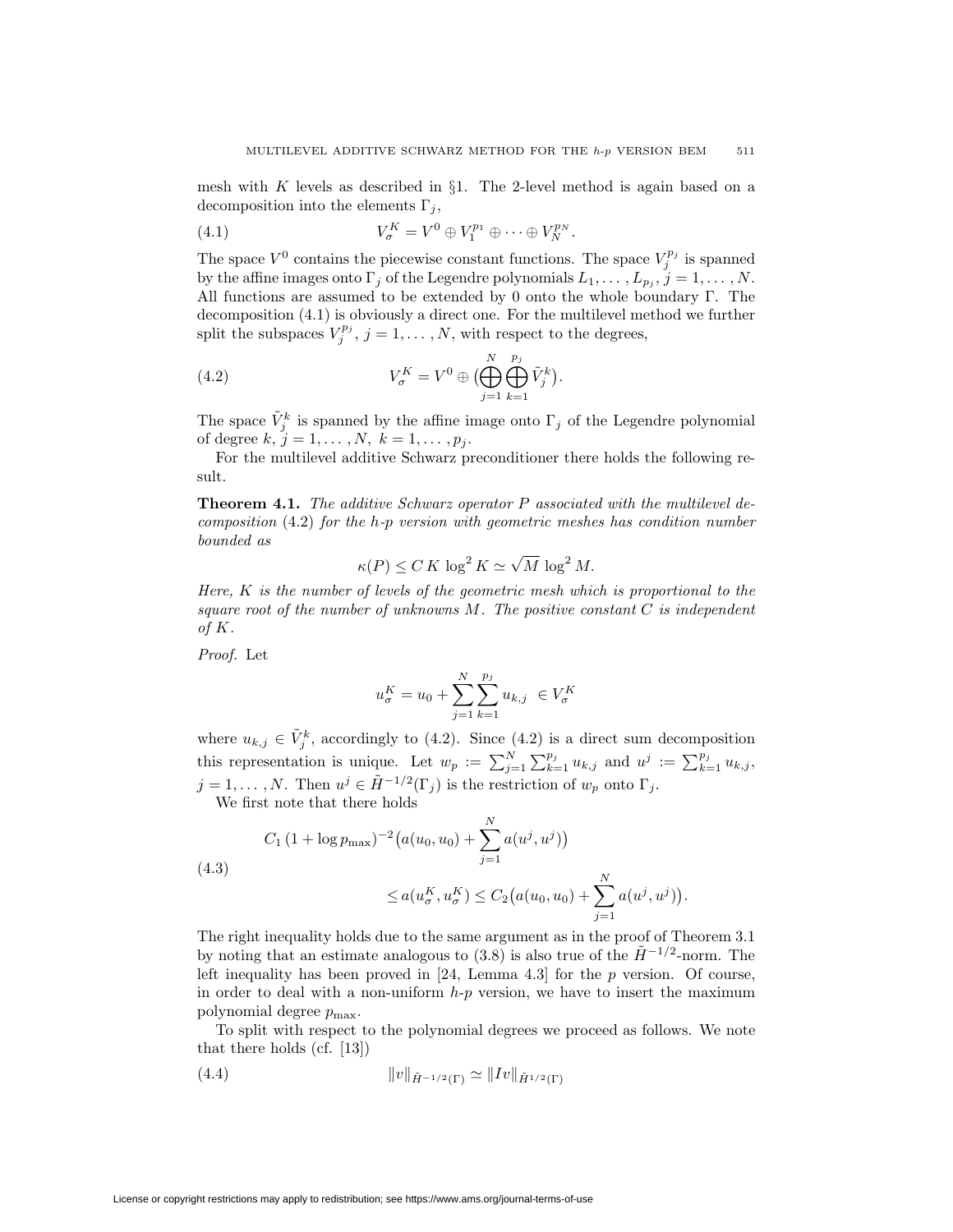for all functions  $v \in \tilde{H}_0^{-1/2}(\Gamma)$  where

$$
\tilde{H}_0^{-1/2}(\Gamma) := \{ v \in \tilde{H}^{-1/2}(\Gamma); \ \langle v, 1 \rangle = 0 \},
$$

and *I* denotes the antiderivative operator which is bounded on  $\tilde{H}_0^{-1/2}(\Gamma)$  and has bounded inverse. Therefore, instead of dealing with the  $\tilde{H}$ <sup>-1/2</sup>-norm of piecewise Legendre polynomials, we can consider the  $\tilde{H}^{1/2}$ -norm of antiderivatives of Legendre polynomials which are in fact the basis functions used for the hypersingular operator. Let us consider the function  $u^j = w_p|_{\Gamma_j}$  which can be expanded by affine images  $L_{k,j}$  of the Legendre polynomials  $L_k$ ,  $k = 1, \ldots, p_j$ . We normalize these basis functions by the factors  $1/||\mathcal{L}_{k+1}||_{L^2(-1,1)}$  ( $\mathcal{L}_{k+1}$  is the antiderivative of  $L_k$ , cf. *§*3). The expansion looks like

$$
u^{j} = \sum_{k=1}^{p_{j}} c_{k} \frac{L_{k,j}}{\|\mathcal{L}_{k+1}\|_{L^{2}(-1,1)}}.
$$

Due to (4.4) we obtain, by denoting the affine image of  $\mathcal{L}_{k+1}^* = \mathcal{L}_{k+1}/\|\mathcal{L}_{k+1}\|_{L^2(I)}$ onto  $\Gamma_j$  by  $\mathcal{L}_{k+1,j}^*$ ,

$$
||u^j||^2_{\tilde{H}^{-1/2}(\Gamma_j)} \simeq ||\sum_{k=1}^{p_j} c_k \frac{IL_{k,j}}{||\mathcal{L}_{k+1}||_{L^2(-1,1)}}||^2_{\tilde{H}^{1/2}(\Gamma_j)} = ||\sum_{k=1}^{p_j} c_k \mathcal{L}_{k+1,j}^*||^2_{\tilde{H}^{1/2}(\Gamma_j)}.
$$

Together with Lemma 3.2 and the relation  $u_{k,j} = c_k \mathcal{L}_{k+1,j}^*$  this yields

$$
c_1 p_j^{-1} \sum_{k=1}^{p_j} \|u_{k,j}\|_{\tilde{H}^{-1/2}(\Gamma_j)}^2 \le \left\|\sum_{k=1}^{p_j} u_{k,j}\right\|_{\tilde{H}^{-1/2}(\Gamma_j)}^2 \le c_2 \sum_{k=1}^{p_j} \|u_{k,j}\|_{\tilde{H}^{-1/2}(\Gamma_j)}^2
$$

which is equivalent to

(4.5) 
$$
c_1 p_j^{-1} \sum_{k=1}^{p_j} a(u_{k,j}, u_{k,j}) \le a(u^j, u^j) \le c_2 \sum_{k=1}^{p_j} a(u_{k,j}, u_{k,j}).
$$

Combining (4.3) and (4.5) and proceeding as in the proof of Theorem 3.1 we obtain the desired estimate for the condition number.  $\Box$ 

As for the hypersingular operator we also consider the 2-level decomposition and directly obtain the following bound for the corresponding condition number.

**Corollary 4.2.** *The additive Schwarz operator P associated with the* 2*-level decomposition* (4.1) *for the h-p version with geometric meshes has condition number bounded as*

$$
\kappa(P) \le C \, \log^2 K \simeq \log^2 M.
$$

*The positive constant C is independent of K.*

When applying the 2-level method to the *h*-*p* version with quasi-uniform meshes the result is given by the next corollary.

**Corollary 4.3.** *The additive Schwarz operator P associated with the* 2*-level decomposition* (4.1) *for the h-p version with quasi-uniform meshes has condition number bounded as*

$$
\kappa(P) \le C \left(1 + \log(p+1)\right)^2.
$$

*The positive constant C is independent of p.*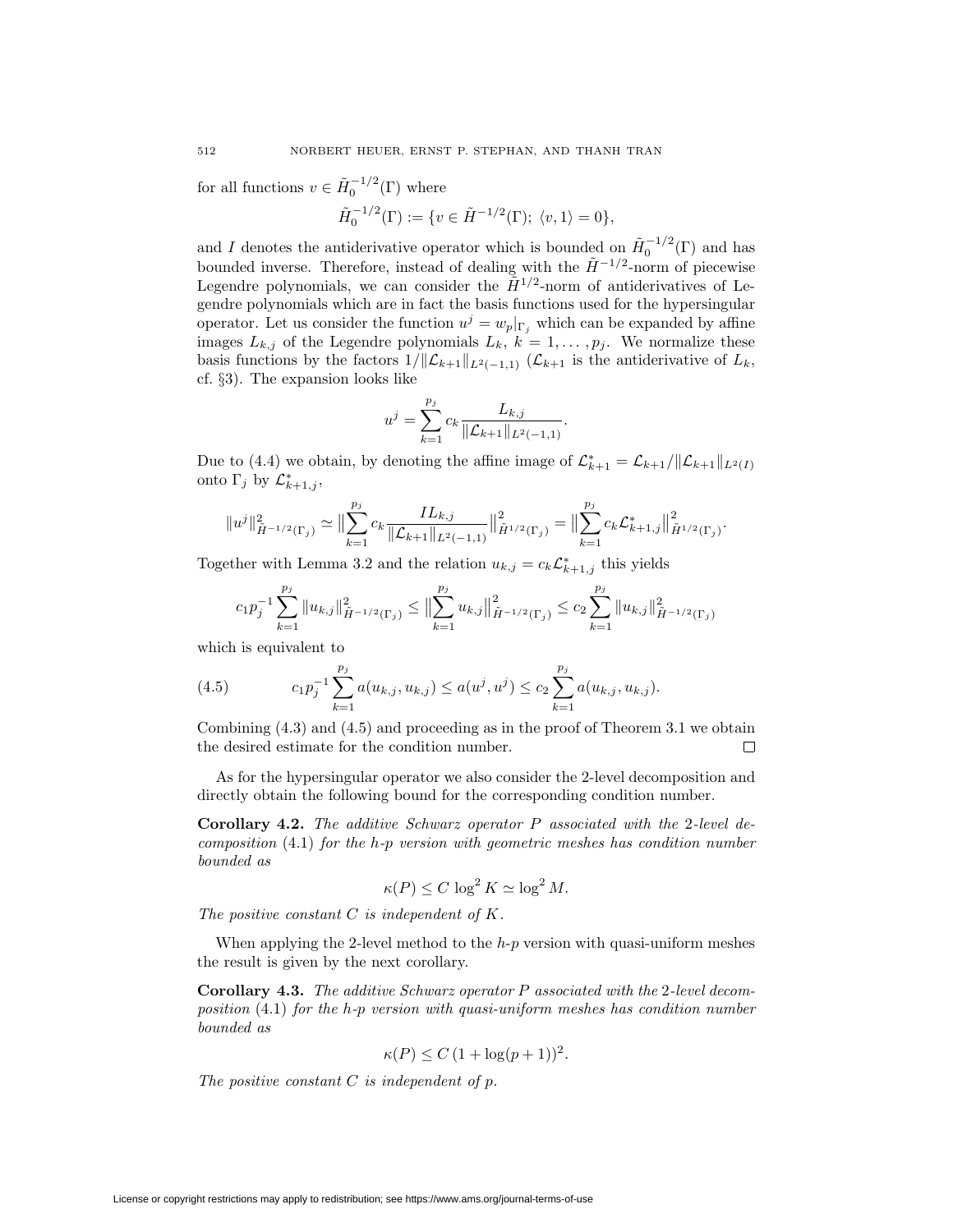For the multilevel method in the case of quasi-uniform meshes we also decompose the subspace  $V^0$  of piecewise constant functions by

(4.6) 
$$
V^0 = V_{h_1} + \sum_{l=2}^{L} (V_{h_l,1} + \cdots + V_{h_l,N_{h_l}}).
$$

Here,  $h_l$ ,  $l = 1, \ldots, L$ , is a sequence of mesh sizes as in §3, i.e.  $h_{l-1} = 2h_l$  and  $h_L = h$ , and  $N_h$  is the number of elements of the mesh with size  $h_l$ . In this case  $V_{h_1}$  is the space of piecewise constant functions on the coarse mesh with size  $h_1$  and  $V_{h_l,j} = \text{span}\{\psi_{h_l,j}\}\$  where  $\psi_{h_l,j}$  is the derivative of the hat function which takes the value 1 at the *j*th node and the value 0 at the other nodes of the mesh with size  $h_l$ . These functions, which are called Haar basis functions, are orthogonal to 1 in the  $L^2(\Gamma)$  inner product. Therefore the antiderivative operator *I* can be used to carry over the results from the multilevel *h* version for the hypersingular operator to the multilevel *h* version for the weakly singular operator. For more details we refer to [26]. The result is the following.

**Corollary 4.4.** *The additive Schwarz operator P associated with the multilevel decomposition given by the combination of* (4.2) *and* (4.6) *for the h-p version with quasi-uniform meshes has condition number bounded as*

$$
\kappa(P) \le C (p+1) (1 + \log(p+1))^2.
$$

*The positive constant C is independent of p and L.*

*Proof.* We apply Theorem 4.1 to a uniform polynomial degree distribution and a quasi-uniform mesh and note that the multilevel additive Schwarz preconditioner given by the decomposition (4.6) has bounded condition number independently of the number of levels L and the mesh size h, cf. [26, Theorem 3.10, Remark 3.11].  $\Box$ 

# 5. Numerical results

In this section we present numerical results for the *h*-*p* version of the boundary element method for solving the weakly singular integral equation (2.2). The underlying problem is the Dirichlet problem for the L-shaped domain  $\Omega$  shown in Figure 1,

$$
-\Delta u = 0 \quad \text{in } \Omega,
$$
  

$$
u = f \quad \text{on } \Gamma = \partial \Omega,
$$

where *f* is chosen such that

$$
u(x, y) = \Im(z^{2/3})
$$
 for  $z = x + iy$ .

This problem is re-formulated to the integral equation (2.2). The finite dimensional subspace  $V_M$  of  $\tilde{H}^{-1/2}(\Gamma)$  is constructed by the affine images of the Legendre polynomials on each subinterval of Γ. We start with a uniform mesh consisting of 8 elements of equal length on Γ. The sequence of subspaces *V<sup>M</sup>* for the *h*-*p* version with quasi-uniform meshes is constructed by halving the elements and increasing the polynomial degrees by 1 from step to step.

For the *h*-*p* version with geometric meshes we use a geometric mesh-grading just towards the reentrant corner since there occurs the only singularity in our example. On the remaining edges of the polygon Γ the mesh is identical to that of the *p* version. The polynomial degrees on the geometric mesh are increasing from 0 at (0*,* 0) up to *K −* 1 at (0*,* 1*/*2) and (1*/*2*,* 0). Again, *K* is the number of levels of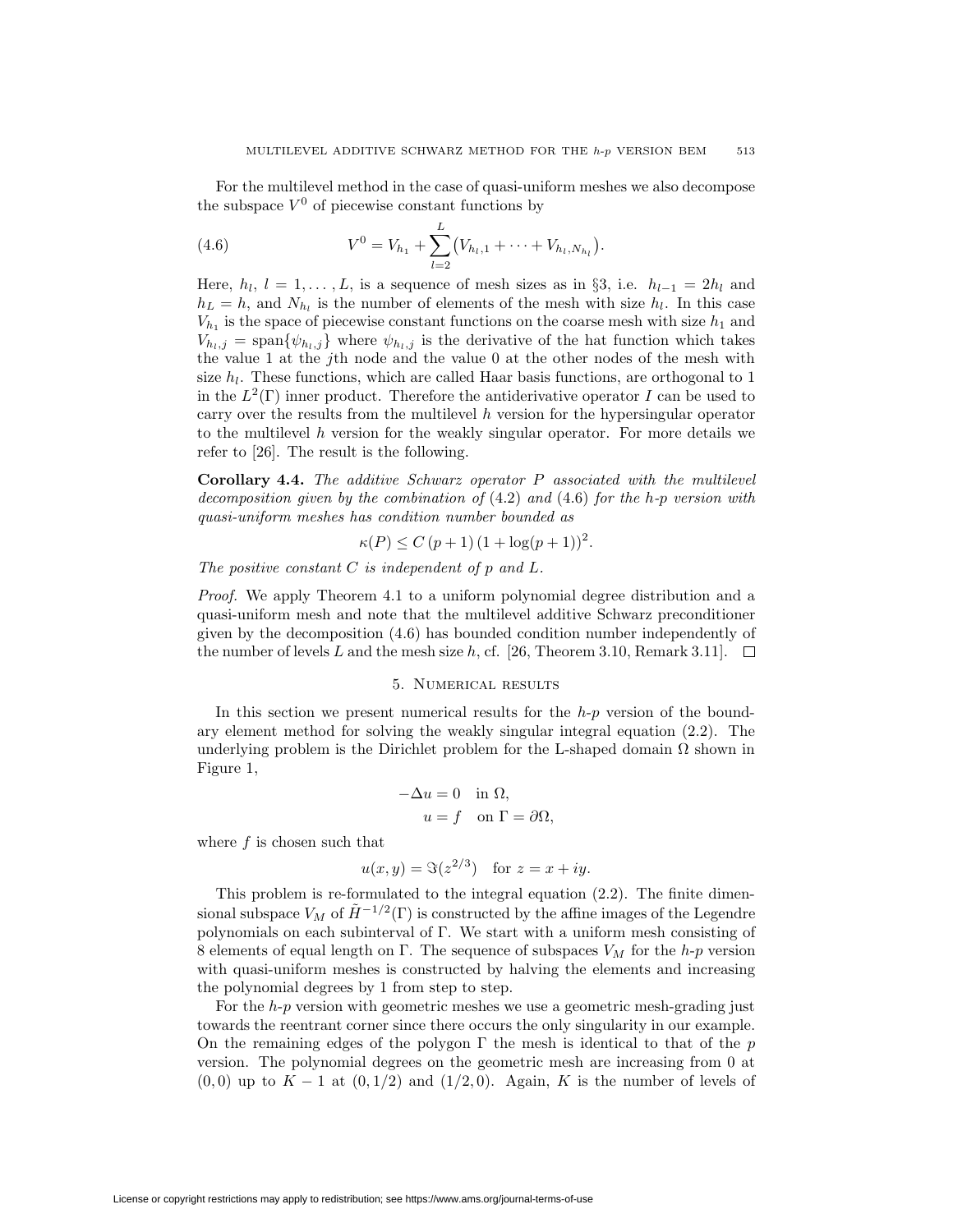

Figure 1. The L-shaped domain for the Dirichlet problem.



FIGURE 2. A sample of the geometric mesh and the used polynomial degrees  $(K = 4, \sigma = 0.5)$ .

the geometric mesh, i.e. the number of elements on each of the edges attaching the reentrant corner. On the other edges the constant polynomial degree  $K-1$ is used. A sample of the geometric mesh is shown in Figure 2. For more details and numerical results for the different versions of the boundary element method we refer to [11].

Figures 3 and 4 show the condition numbers of the *h*-*p* version with quasi-uniform and geometric meshes, respectively. In both cases we present the numbers obtained by the 2-level and multilevel additive Schwarz preconditioners to compare with the numbers given by the unpreconditioned methods. The figures clearly demonstrate the improvement of the behavior of the condition numbers of the linear systems when a preconditioner is used, as expected from our theory.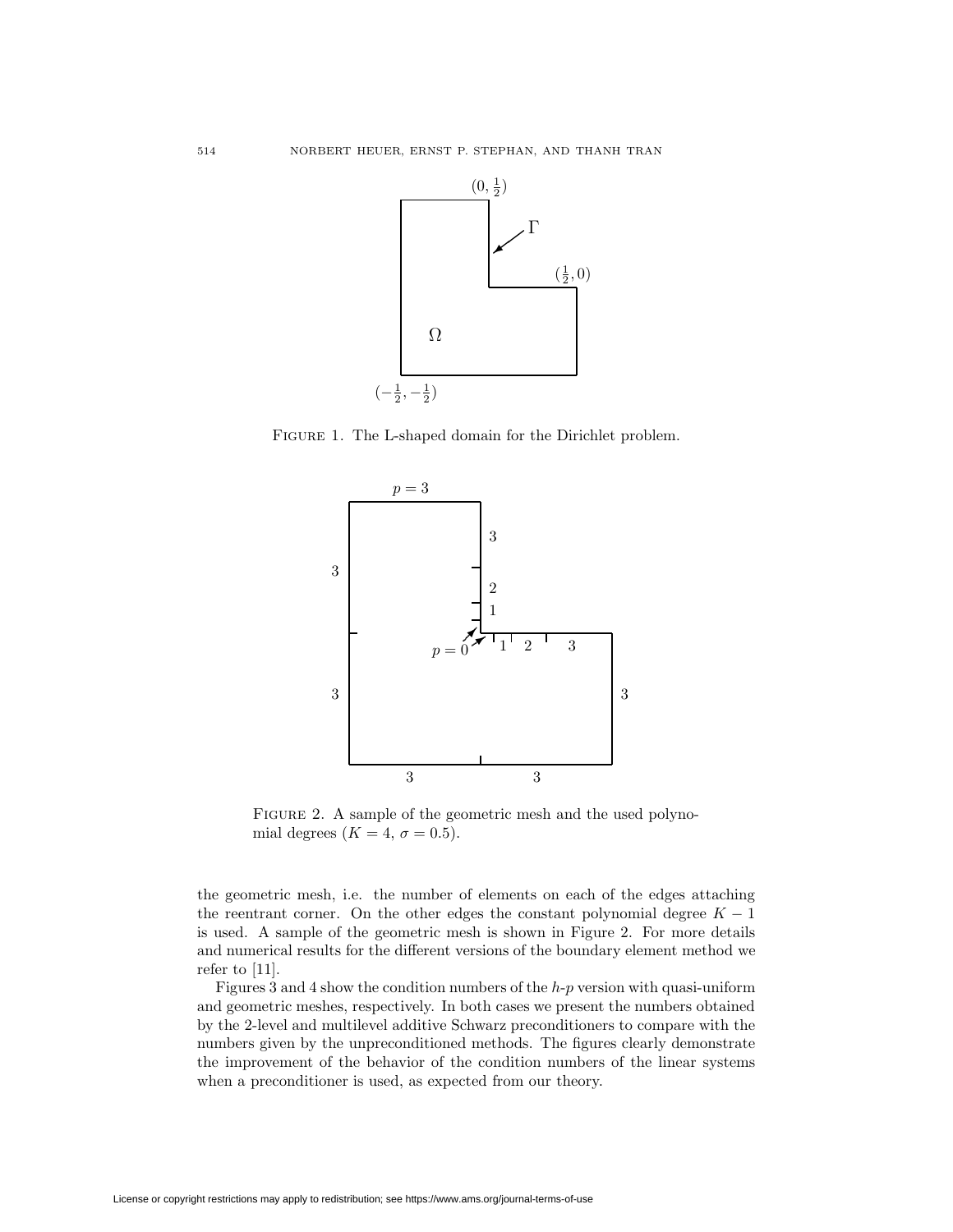

FIGURE 3. The condition numbers for the *h-p* version with quasiuniform meshes.



FIGURE 4. The condition numbers for the *h-p* version with geometric meshes ( $\sigma = 0.5$ ).

Tables 2 and 3 present explicitly the condition numbers  $\kappa$  of different additive Schwarz operators for the *h*-*p* version. The given numbers  $\alpha$  reflect the numerically found "convergence rates" of the numbers  $\kappa$  as predicted by the theory in the previous sections and collected in Table 1. More precisely, the *α*'s are the computed numbers in the assumption  $\kappa = \tilde{\kappa}^{\alpha}$  where the  $\tilde{\kappa}$ 's are given in Table 1.

Table 2 confirms the theoretical results for the *h*-*p* version with quasi-uniform meshes. In case of the 2-level method the growth of  $\kappa$  in  $p$  is slower than linear and in case of the multilevel method faster than  $p$  and slower than  $p^2$ . For the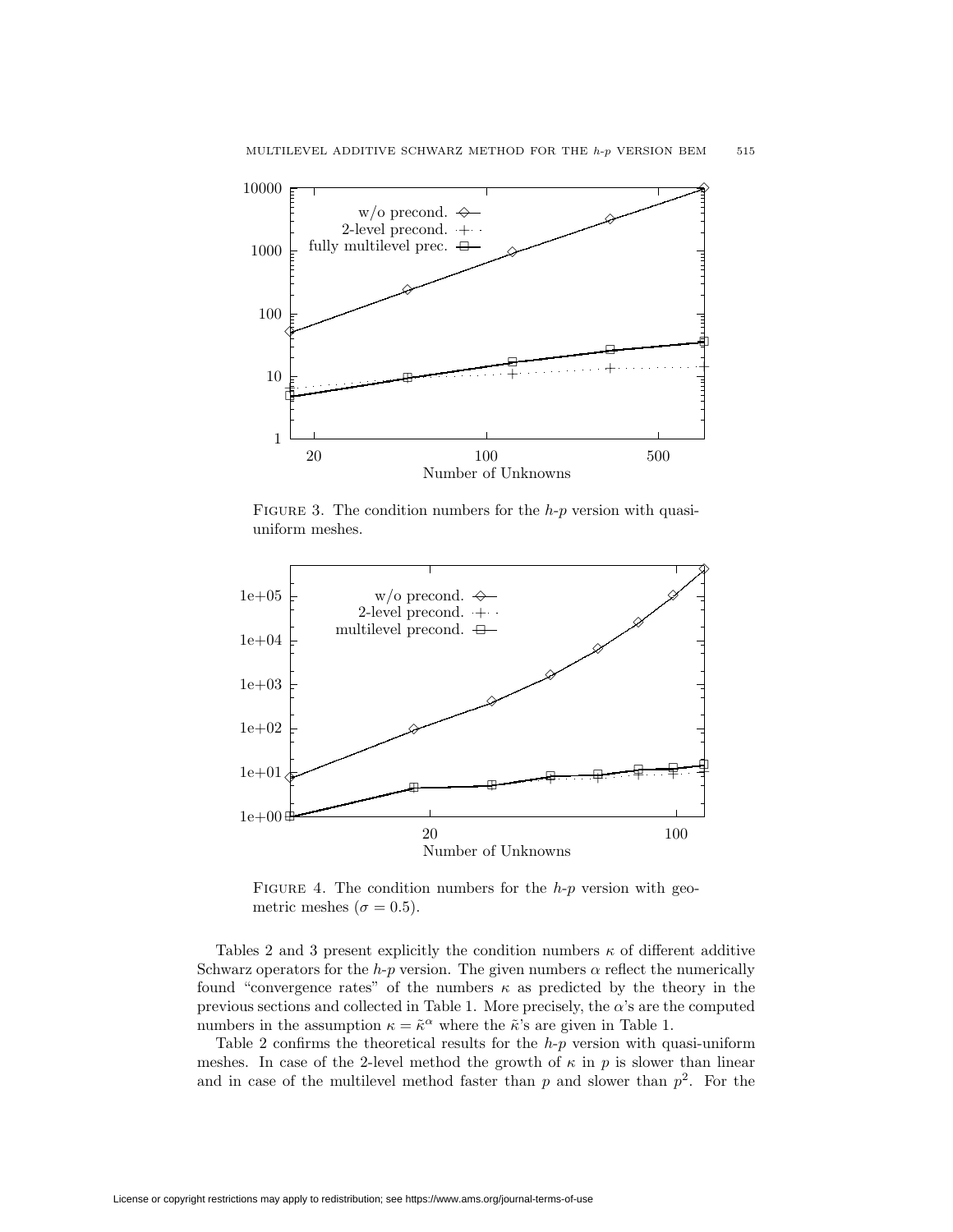Table 1. The theoretically expected behavior of the condition numbers *κ*.

| <b>BEM</b> version      | precond. version $\kappa$ (theoretically) |              |                  | $\tilde{\kappa}$ Reference |
|-------------------------|-------------------------------------------|--------------|------------------|----------------------------|
| $h-p$ , quasi-uniformly | 2-level                                   | $\log^2 p$   | $\boldsymbol{n}$ | Cor. 4.3                   |
|                         | multilevel                                | $p \log^2 p$ |                  | Cor. 4.4                   |
| $h-p$ , geom. mesh      | 2-level                                   | $\log^2 K$   | K                | Cor. $4.2$                 |
|                         | multilevel                                | $K \log^2 K$ |                  | $K$ Thm. 4.1               |

Table 2. The condition numbers for the *h*-*p* version with quasiuniform meshes.

|     |     |                | $2$ -level |          | multilevel |          |
|-----|-----|----------------|------------|----------|------------|----------|
| М   | 4/h | $\mathcal{p}$  | $\kappa$   | $\alpha$ | $\kappa$   | $\alpha$ |
| 16  | 8   | 1              | 6.50       |          | 4.73       |          |
|     |     |                |            | 0.55     |            | 1.01     |
| 48  | 16  | $\overline{2}$ | 9.51       |          | 9.51       |          |
|     |     |                |            | 0.35     |            | 1.42     |
| 128 | 32  | 3              | 10.97      |          | 16.89      |          |
|     |     |                |            | 0.67     |            | 1.54     |
| 320 | 64  | $\overline{4}$ | 13.32      |          | 26.29      |          |
|     |     |                |            | 0.34     |            | 1.38     |
| 768 | 128 | 5              | 14.38      |          | 35.74      |          |

Table 3. The condition numbers for the *h*-*p* version with geometric meshes ( $\sigma = 0.5$ ).

|     |                | 2-level  |          | multilevel |          |
|-----|----------------|----------|----------|------------|----------|
| M   | K              | $\kappa$ | $\alpha$ | $\kappa$   | $\alpha$ |
| 18  | 2              | 4.47     |          | 4.47       |          |
|     |                |          | 0.65     |            | 0.87     |
| 44  | $\overline{4}$ | 7.00     |          | 8.17       |          |
|     |                |          | 0.57     |            | 0.88     |
| 78  | 6              | 8.82     |          | 11.66      |          |
|     |                |          | 0.53     |            | 0.90     |
| 120 | 8              | 10.27    |          | 15.09      |          |

multilevel preconditioner for the block of piecewise constant functions we use the mesh consisting of 8 elements as the coarse mesh, i.e. dim  $V_{h_1} = 8$  in (4.6).

The results for the *h*-*p* version with geometric meshes are shown in Table 3. For the 2-level preconditioner the  $\alpha$ 's are decreasing which is consistent with the logarithmic behavior in *K* of the condition number predicted by Corollary 4.2. Also for the multilevel method the computed condition numbers are in agreement with the theoretical bound  $\kappa(P) \leq CK \log^2 K$  given by Theorem 4.1.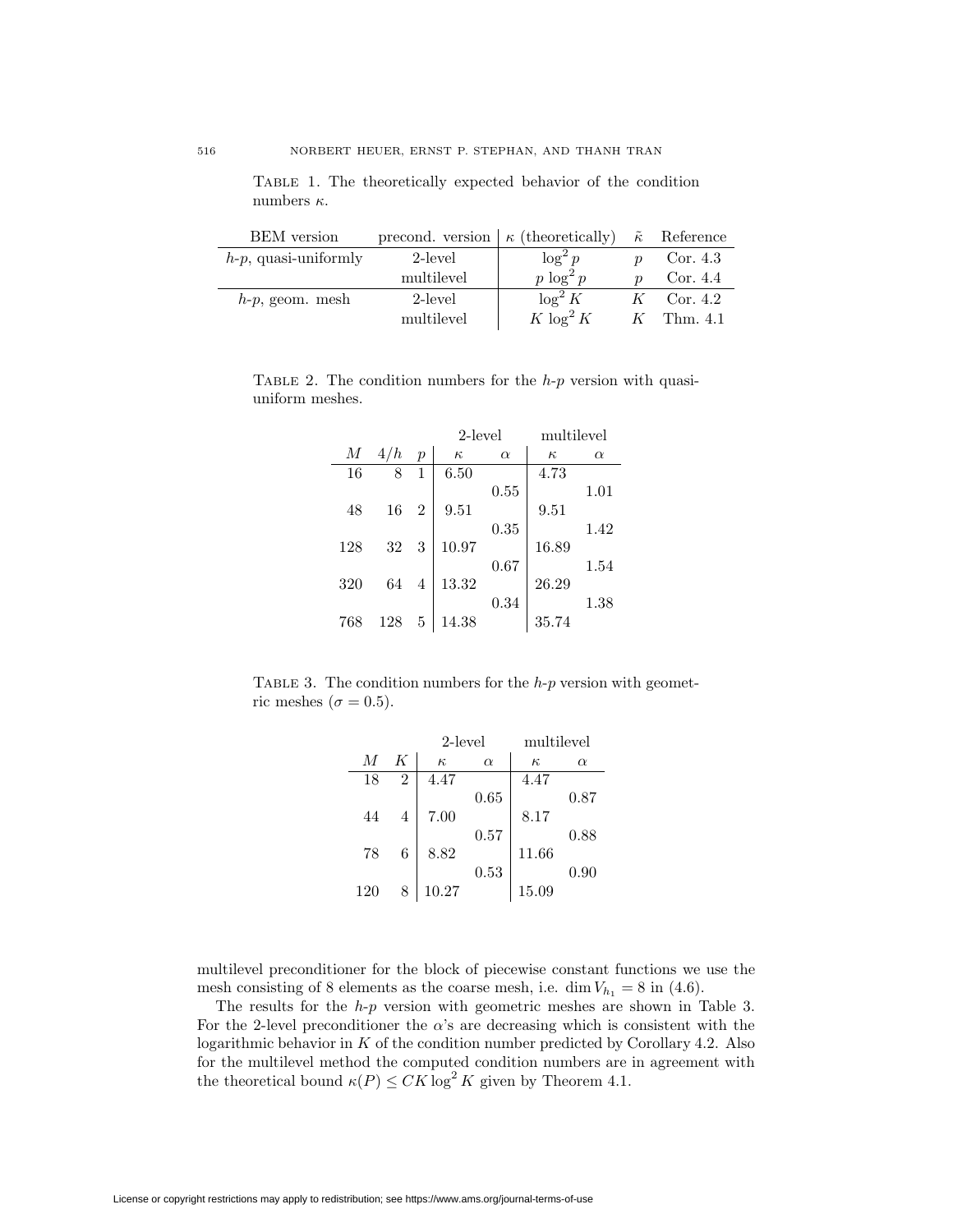#### **REFERENCES**

- [1] M. Ainsworth, A preconditioner based on domain decomposition for *h*-*p* finite element approximation on quasi-uniform meshes, SIAM J. Numer. Anal. **33** (1996), no. 4, 1358–1376. CMP 96:16
- [2] I. Babuška, A. Craig, J. Mandel, and J. Pitkäranta, *Efficient preconditioning for the p-version* finite element method in two dimensions, SIAM J. Numer. Anal. **28** (1991), no. 3, 624–661. MR **92a:**65282
- [3] I. Babuška, B. Q. Guo, and E. P. Stephan, The h-p version of the boundary element method with geometric mesh on polygonal domains, Comput. Methods Appl. Mech. Engrg. **80** (1990), 319–325. MR **91h:**65186
- [4]  $\Box$ , On the exponential convergence of the h-p version for boundary element Galerkin methods on polygons, Math. Methods Appl. Sci. **12** (1990), 413–427. MR **91i:**65174
- [5] J. H. Bramble and J. E. Pasciak, New estimates for multilevel algorithms including the Vcycle, Math. Comp. **60** (1993), 447–471. MR **94a:**65064
- [6] J. H. Bramble, J. E. Pasciak, and J. Xu, Parallel multilevel preconditioners, Math. Comp. **55** (1990), 1–22. MR **90k:**65170
- [7] C. Carstensen and E. P. Stephan, A posteriori error estimates for boundary element methods, Math. Comp. **64** (1995), no. 210, 483–500. MR **95f:**65211
- [8] M. Costabel, Boundary integral operators on Lipschitz domains: Elementary results, SIAM J. Math. Anal. **19** (1988), 613–626. MR **89h:**35090
- [9] M. Costabel and E. P. Stephan, The normal derivative of the double layer potential on polygons and Galerkin approximation, Appl. Anal. **16** (1983), 205–228. MR **84j:**31007
- [10] M. Dryja and O. B. Widlund, Multilevel additive methods for elliptic finite element problems, Parallel Algorithms for Partial Differential Equations (Proc. of the Sixth GAMM-Seminar, Kiel, Germany, January 19–21, 1990) (Braunschweig, Germany) (W. Hackbusch, ed.), Vieweg, 1991, pp. 58–69. MR **93b:**65188
- [11] V. J. Ervin, N. Heuer, and E. P. Stephan, On the h-p version of the boundary element method for Symm's integral equation on polygons, Comput. Methods Appl. Mech. Engrg. **110** (1993), 25–38. MR **95f:**65227
- [12] P. Grisvard, Elliptic problems in nonsmooth domains, Pitman Publishing Inc., Boston, 1985. MR **86m:**35044
- [13] M. Hahne and E. P. Stephan, Schwarz iterations for the efficient solution of screen problems with boundary elements, Computing **55** (1996), 61–85. MR **97b:**65141
- [14] N. Heuer, Additive Schwarz methods for weakly singular integral equations in  $\mathbb{R}^3$  the pversion, Boundary Elements: Implementation and Analysis of Advanced Algorithms (Braunschweig, Wiesbaden) (W. Hackbusch and G. Wittum, eds.), Notes on Numerical Fluid Mechanics, vol. 54, Vieweg-Verlag, 1996, Proceedings of the 12th GAMM-Seminar, Kiel, January 1996, pp. 126–135.
- [15]  $\qquad \qquad$ , Efficient algorithms for the p-version of the boundary element method, J. Integral Equations Appl. **8** (1996), no. 3, 337–361. CMP 97:07
- [16] N. Heuer and E. P. Stephan, Boundary integral operators in countably normed spaces, Math. Nachr., to appear.
- [17]  $\_\_\_\_\$  , The hp-version of the boundary element method on polygons, J. Integral Equations Appl. **8** (1996), no. 2, 173–212. CMP 97:02
- [18] P. L. Lions, On the Schwarz alternating method I, Domain Decomposition Methods for Partial Differential Equations (Philadelphia) (R. Glowinski, G. H. Golub, G. A. Meurant, and J. P´eriaux, eds.), SIAM, 1988. MR **90a:**65248
- [19] J. C. Nedelec, La méthode des éléments finis appliquée aux équations intégrales de la physique, First Meeting AFCET-SMF on applied mathematics Palaiseau **1** (1978), 181–190.
- [20] S. V. Nepomnyaschikh, Domain decomposition and Schwarz methods in a subspace for approximate solution of elliptic boundary value problems, Ph.D. thesis, Computing Center of the Siberian Branch of the USSR Academy of Sciences, Novosibirsk, USSR, 1986.
- [21] L. F. Pavarino, Additive Schwarz methods for the p-version finite element method, Numer. Math. **66** (1994), 493–515. MR **95c:**65212
- [22] E. P. Stephan and M. Suri, On the convergence of the p-version of the boundary element method, Math. Comp. **52** (1989), 31–48. MR **89h:**65226